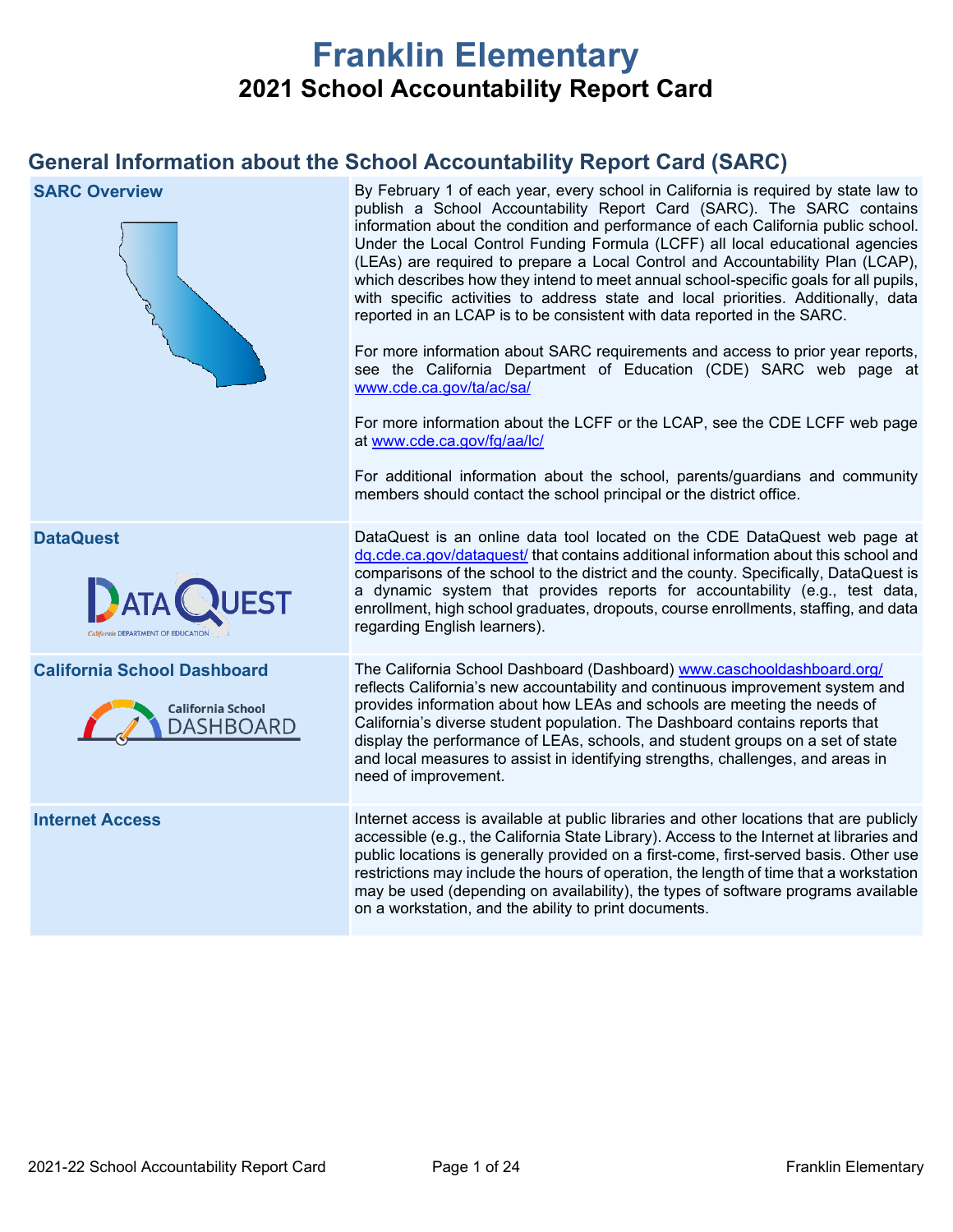## **2021-22 School Contact Information**

| <b>School Name</b>                       | <b>Franklin Elementary</b> |  |  |  |
|------------------------------------------|----------------------------|--|--|--|
| <b>Street</b>                            | 2400 Truxtun Avenue        |  |  |  |
| City, State, Zip                         | Bakersfield, CA 93301      |  |  |  |
| <b>Phone Number</b>                      | 661-631-5270               |  |  |  |
| <b>Principal</b>                         | Carla Tafoya               |  |  |  |
| <b>Email Address</b>                     | tafoyac@bcsd.com           |  |  |  |
| <b>School Website</b>                    | www.bcsd.com/franklin      |  |  |  |
| <b>County-District-School (CDS) Code</b> | 15-63321-6008932           |  |  |  |

| <b>2021-22 District Contact Information</b> |                                         |  |  |  |
|---------------------------------------------|-----------------------------------------|--|--|--|
| <b>District Name</b>                        | <b>Bakersfield City School District</b> |  |  |  |
| <b>Phone Number</b>                         | 661-631-4600                            |  |  |  |
| Superintendent                              | Mark Luque                              |  |  |  |
| <b>Email Address</b>                        | supt@bcsd.com                           |  |  |  |
| <b>District Website Address</b>             | www.bcsd.com                            |  |  |  |

#### **2021-22 School Overview**

The School Accountability Report Card was established by Proposition 98, an initiative passed by California voters. As you read the Report Card, you will gain a better understanding of Franklin as a school with a record for improvement, a faculty that is professionally skilled and personally committed to meeting the learning needs of students and a student body which is enthusiastic and motivated to perform well.

Our mission is to provide a firm foundation upon which students can grow academically, socially, and personally to become productive members of today's diverse and increasingly technologically driven society. With parents and community support, we strive to nurture, challenge, and encourage all students to achieve their maximum potential. Our motto is Learning Together—Reading, Responsibility and Accountability.

The Board Goals and Mission Statement is to maintain teaching and learning to enhance the academic achievement of all students to improve staff, parent and community participation in the educational process to maintain school environments that are safe, secure and attractive, and to value individuals and recognize their contributions.

Franklin Elementary School, located on 8.5 acres in downtown Bakersfield, serves a diverse economic and ethnic population of students in kindergarten through grade six. Three-fourths of Franklin students are bused to accommodate the large attendance area. We encourage parent involvement in all school activities through our many Franklin events and welcome families on campus to participate in our daily/weekly/monthly FACE events.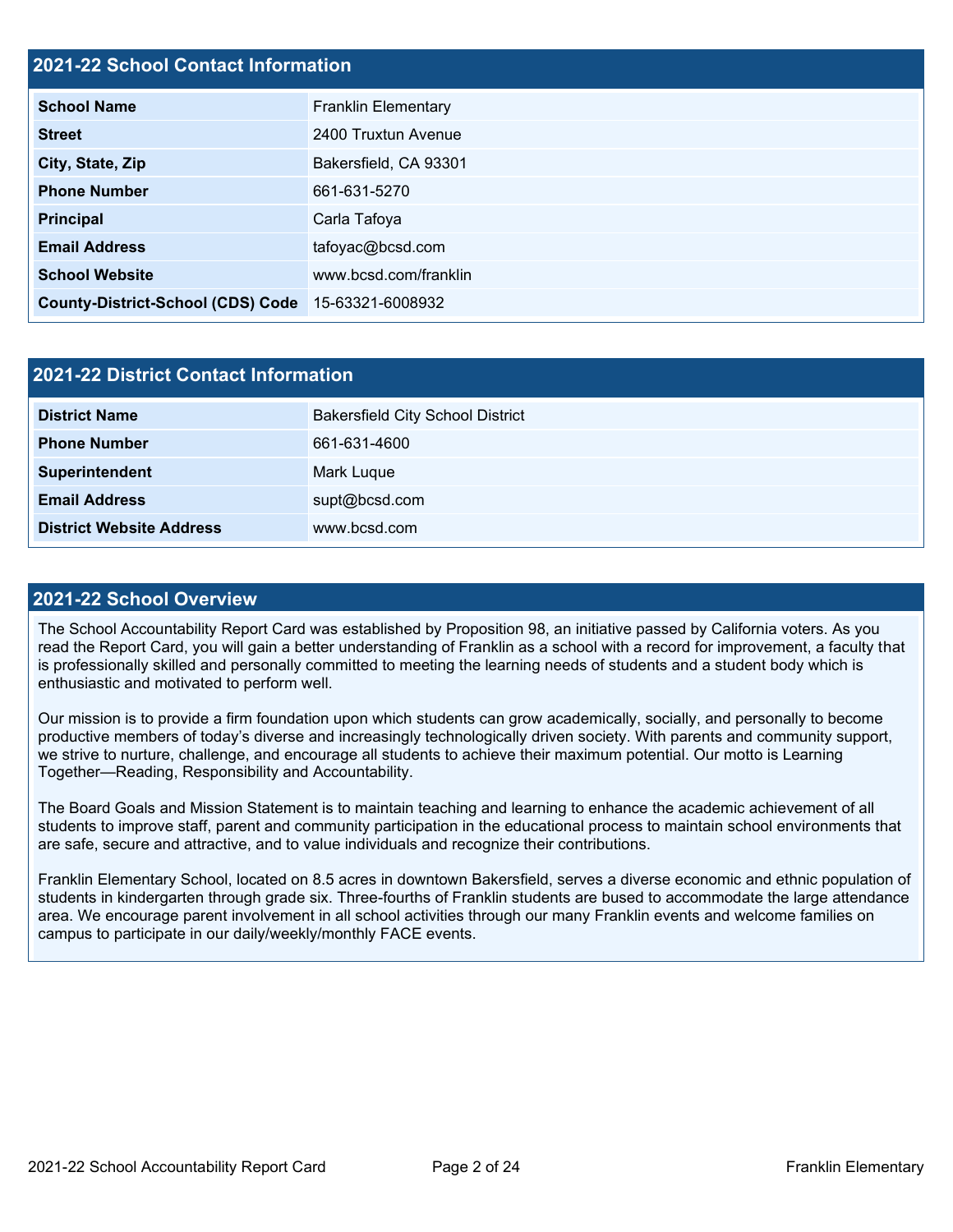# **About this School**

| 2020-21 Student Enrollment by Grade Level |                           |  |  |  |  |
|-------------------------------------------|---------------------------|--|--|--|--|
| <b>Grade Level</b>                        | <b>Number of Students</b> |  |  |  |  |
| Kindergarten                              | 63                        |  |  |  |  |
| Grade 1                                   | 75                        |  |  |  |  |
| <b>Grade 2</b>                            | 72                        |  |  |  |  |
| Grade 3                                   | 63                        |  |  |  |  |
| Grade 4                                   | 73                        |  |  |  |  |
| Grade 5                                   | 75                        |  |  |  |  |
| Grade 6                                   | 73                        |  |  |  |  |
| <b>Total Enrollment</b>                   | 494                       |  |  |  |  |

# **2020-21 Student Enrollment by Student Group**

| <b>Student Group</b>                   | <b>Percent of Total Enrollment</b> |
|----------------------------------------|------------------------------------|
| <b>Female</b>                          | 50.6                               |
| <b>Male</b>                            | 49.4                               |
| American Indian or Alaska Native       | 0.6                                |
| <b>Asian</b>                           | 1.8                                |
| <b>Black or African American</b>       | 12.3                               |
| <b>Filipino</b>                        | 0.2                                |
| <b>Hispanic or Latino</b>              | 60.9                               |
| <b>Two or More Races</b>               | 4.3                                |
| <b>White</b>                           | 19.8                               |
| <b>English Learners</b>                | 7.9                                |
| <b>Foster Youth</b>                    | 1.6                                |
| <b>Homeless</b>                        | $\mathbf{3}$                       |
| <b>Socioeconomically Disadvantaged</b> | 84.8                               |
| <b>Students with Disabilities</b>      | 5.3                                |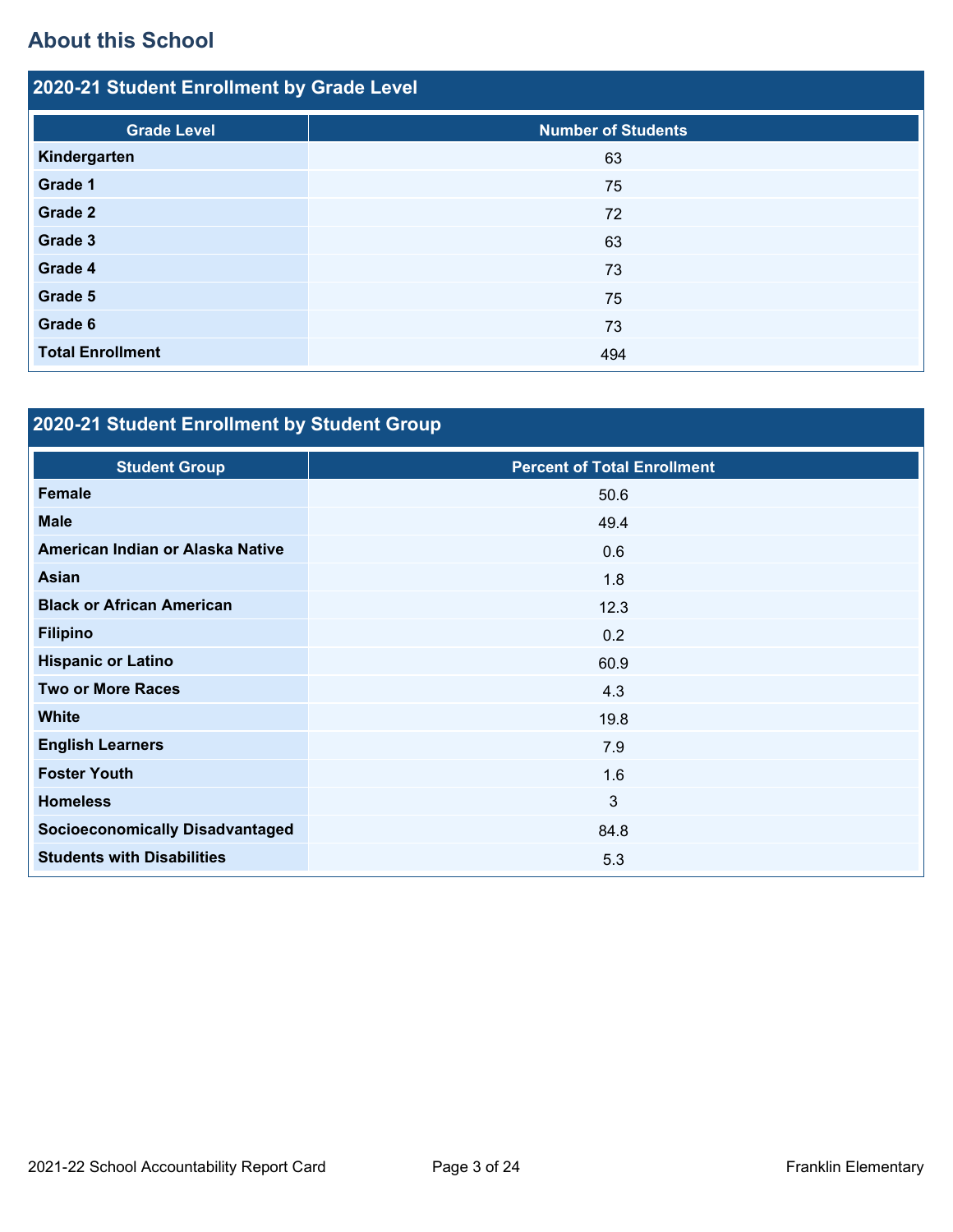## **A. Conditions of Learning State Priority: Basic**

The SARC provides the following information relevant to the State priority: Basic (Priority 1):

- Degree to which teachers are appropriately assigned and fully credentialed in the subject area and for the pupils they are teaching;
	- Pupils have access to standards-aligned instructional materials; and
- School facilities are maintained in good repair

Note: For more information refer to the Updated Teacher Equity Definitions web page at<https://www.cde.ca.gov/pd/ee/teacherequitydefinitions.asp>

## **2019-20 Teacher Preparation and Placement**

| <b>Authorization/Assignment</b>                                                                 | 2019-20 |
|-------------------------------------------------------------------------------------------------|---------|
| Fully (Preliminary or Clear) Credentialed for Subject and Student Placement (properly assigned) |         |
| Intern Credential Holders Properly Assigned                                                     |         |
| Teachers Without Credentials and Misassignments ("ineffective" under ESSA)                      |         |
| Credentialed Teachers Assigned Out-of-Field ("out-of-field" under ESSA)                         |         |
| <b>Unknown</b>                                                                                  |         |
| <b>Total Teaching Positions</b>                                                                 |         |
|                                                                                                 |         |

Note: The data in this table is based on Full Time Equivalent (FTE) status. One FTE equals one staff member working full time; one FTE could also represent two staff members who each work 50 percent of full time. Additionally, an assignment is defined as a position that an educator is assigned to based on setting, subject, and grade level. An authorization is defined as the services that an educator is authorized to provide to students.

## **2019-20 Teachers Without Credentials and Misassignments (considered "ineffective" under ESSA)**

| <b>Authorization/Assignment</b>                              | 2019-20 |
|--------------------------------------------------------------|---------|
| <b>Permits and Waivers</b>                                   |         |
| <b>Misassignments</b>                                        |         |
| <b>Vacant Positions</b>                                      |         |
| <b>Total Teachers Without Credentials and Misassignments</b> |         |

## **2019-20 Credentialed Teachers Assigned Out-of-Field (considered "out-of-field" under ESSA)**

| <b>Indicator</b>                                       | 2019-20 |
|--------------------------------------------------------|---------|
| Credentialed Teachers Authorized on a Permit or Waiver |         |
| <b>Local Assignment Options</b>                        |         |
| <b>Total Out-of-Field Teachers</b>                     |         |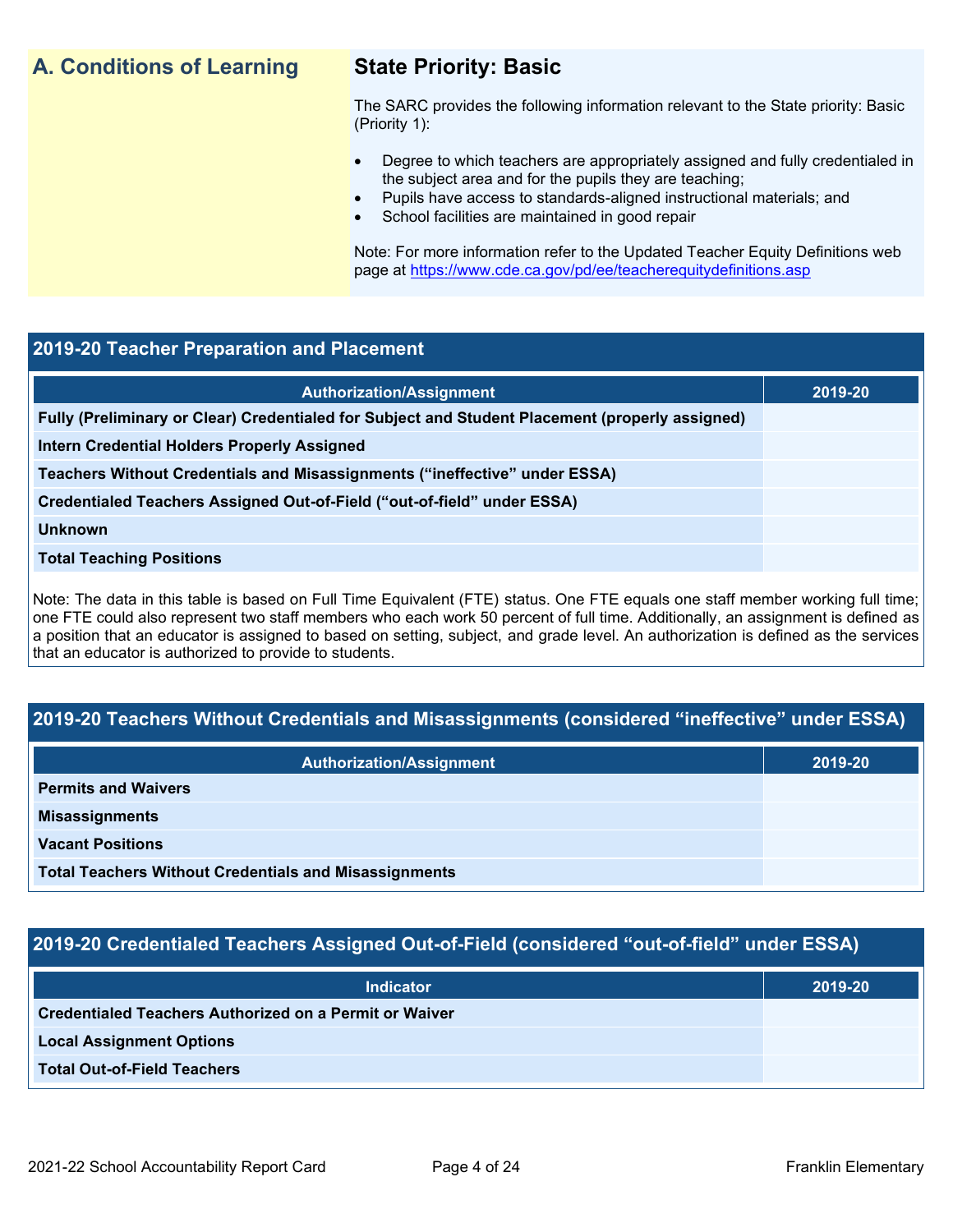## **2019-20 Class Assignments**

| <b>Indicator</b>                                                                                                                                    | 2019-20 |
|-----------------------------------------------------------------------------------------------------------------------------------------------------|---------|
| <b>Misassignments for English Learners</b><br>(a percentage of all the classes with English learners taught by teachers that are misassigned)       |         |
| No credential, permit or authorization to teach<br>(a percentage of all the classes taught by teachers with no record of an authorization to teach) |         |

## **2021-22 Quality, Currency, Availability of Textbooks and Other Instructional Materials**

Every student is provided with sufficient and standards-aligned textbooks or other instructional materials.

#### **Year and month in which the data were collected** September, 2021

| <b>Subject</b>                | Textbooks and Other Instructional Materials/year of<br><b>Adoption</b>                                                                                                                                                                                                                                   | <b>From</b><br><b>Most</b><br><b>Recent</b><br><b>Adoption</b> | <b>Percent</b><br><b>Students</b><br><b>Lacking Own</b><br><b>Assigned</b><br><b>Copy</b> |
|-------------------------------|----------------------------------------------------------------------------------------------------------------------------------------------------------------------------------------------------------------------------------------------------------------------------------------------------------|----------------------------------------------------------------|-------------------------------------------------------------------------------------------|
| <b>Reading/Language Arts</b>  | Grades TK-5: Benchmark Education Company, Benchmark<br>Advance California; Benchmark Adelante California, 2018<br>Grades 6-8: McGraw Hill, Study Sync, 2018<br>Grades TK-5: Benchmark Education Company, Benchmark<br>Advance (How English Works) (ELD), 2018<br>Grades 6-8: HMH, English 3D (ELD), 2017 | Yes                                                            | 0%                                                                                        |
| <b>Mathematics</b>            | Grades K-5: McGraw Hill, McGraw Hill My Math, 2013<br>Grades 6-8: McGraw Hill, McGraw Hill California Math,<br>Courses 1-3, 2013<br>Grade 7: McGraw Hill, Glencoe Math Accelerated, 2013<br>Grade 8: McGraw Hill, Glencoe Algebra 1, 2013                                                                | Yes                                                            | 0%                                                                                        |
| <b>Science</b>                | Grades K-5: Houghton Mifflin, Houghton Mifflin California<br>Science, 2007<br>Grades 6-8: Holt, Rinehart & Winston, Holt California<br>Science: Earth, Life and Physical Science, 2007                                                                                                                   | Yes                                                            | 0%                                                                                        |
| <b>History-Social Science</b> | Grades K-5: Harcourt School Publishers, Reflections, 2007<br>Grade 6: Pearson Education, myWorld Ancient Civilizations,<br>2019<br>Grade 7: Pearson Education, myWorld Medieval And Modern<br><b>Times, 2019</b><br>Grade 8: Pearson Education, myWorld Growth and Conflict,<br>2019                     | Yes                                                            | 0%                                                                                        |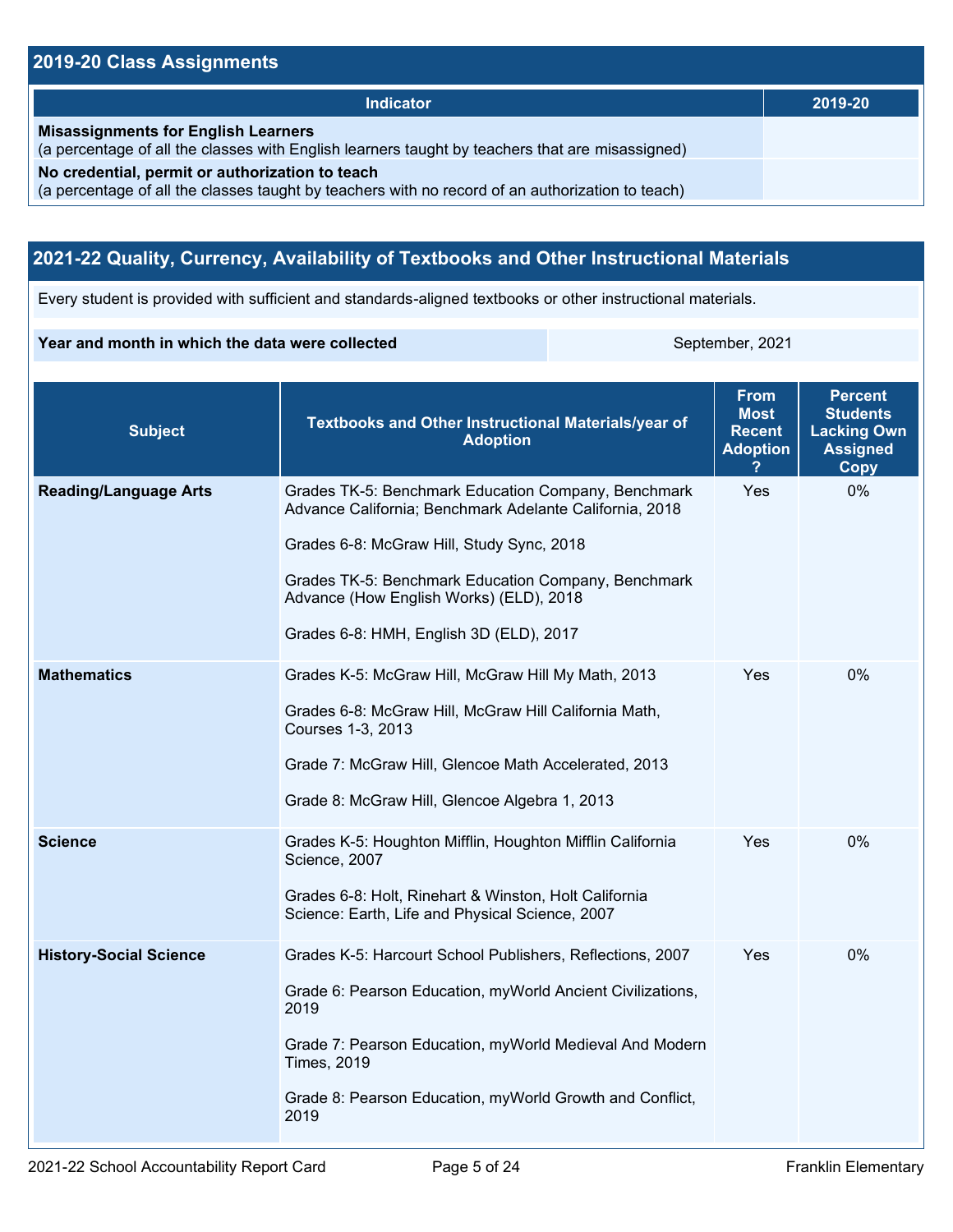| <b>Visual and Performing Arts</b> | Grades TK-6 (Elementary): The California Arts Project, BCSD<br>Course of Study TK-5 (Online), 2019 | Yes | 0% |
|-----------------------------------|----------------------------------------------------------------------------------------------------|-----|----|
|                                   | Grades 6-8 (Jr Hi/Middle School): Pearson Scott Foresman,<br>Pearson/Scott Foresman, Art, 2007     |     |    |
|                                   | Grades 6-8: Silver Burdett, Silver Burdett Making Music, 2007                                      |     |    |

## **School Facility Conditions and Planned Improvements**

Franklin School was built in 1947 and modernized in 1992. It sits on 5.1 acres of which 2.66 acres is playground. This school has 24 classrooms, a multi-purpose facility, library, media lab, instructional materials center, academic coach office, tutor lab, speech room, Pre-K Special Ed Room and an after school program room. The campus has a staff lounge.

The custodial staff adheres to a weekly cleaning schedule that includes classrooms, restrooms, cafeteria and kitchen areas.

The District's Mobile Maintenance Team visits the school site at least twice a year. Maintenance emergencies are addressed immediately. District personnel maintain the grounds at least once every two weeks.

This site also is maintained to ensure a clean, safe, and functional facility as determined pursuant to a Facility Inspection Tool developed by the State of California Office of Public School Construction.

#### **Year and month of the most recent FIT report** 10/6/2021

| <b>System Inspected</b>                                                       | <b>Rate</b><br>Good | Rate<br>Fair | <b>Rate</b><br>Poor | <b>Repair Needed and Action Taken or Planned</b> |
|-------------------------------------------------------------------------------|---------------------|--------------|---------------------|--------------------------------------------------|
| <b>Systems:</b><br>Gas Leaks, Mechanical/HVAC, Sewer                          | X                   |              |                     |                                                  |
| Interior:<br><b>Interior Surfaces</b>                                         | X                   |              |                     |                                                  |
| <b>Cleanliness:</b><br>Overall Cleanliness, Pest/Vermin Infestation           | X                   |              |                     |                                                  |
| <b>Electrical</b>                                                             | $\sf X$             |              |                     |                                                  |
| <b>Restrooms/Fountains:</b><br>Restrooms, Sinks/ Fountains                    | X                   |              |                     |                                                  |
| Safety:<br>Fire Safety, Hazardous Materials                                   | X                   |              |                     |                                                  |
| Structural:<br>Structural Damage, Roofs                                       | X                   |              |                     |                                                  |
| <b>External:</b><br>Playground/School Grounds, Windows/<br>Doors/Gates/Fences | X                   |              |                     |                                                  |

## **Overall Facility Rate**

| <b>Exemplary</b> | Good | Fair | Poor |
|------------------|------|------|------|
| , ,              |      |      |      |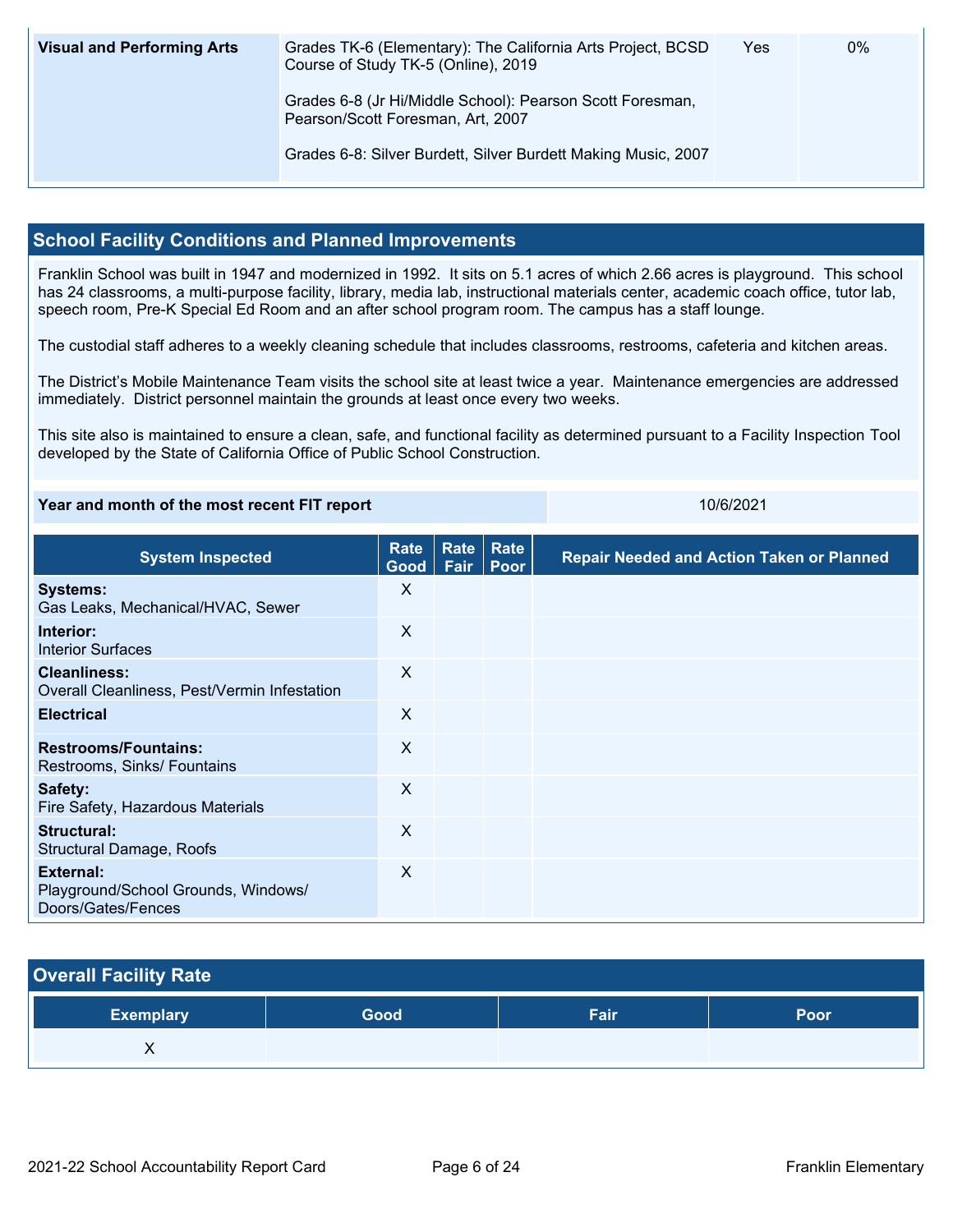## **B. Pupil Outcomes State Priority: Pupil Achievement**

The SARC provides the following information relevant to the State priority: Pupil Achievement (Priority 4):

#### **Statewide Assessments**

(i.e., California Assessment of Student Performance and Progress [CAASPP] System includes the Smarter Balanced Summative Assessments for students in the general education population and the California Alternate Assessments [CAAs] for English language arts/literacy [ELA] and mathematics given in grades three through eight and grade eleven. Only eligible students may participate in the administration of the CAAs. CAAs items are aligned with alternate achievement standards, which are linked with the Common Core State Standards [CCSS] for students with the most significant cognitive disabilities).

The CAASPP System encompasses the following assessments and student participation requirements:

- 1. **Smarter Balanced Summative Assessments and CAAs for ELA** in grades three through eight and grade eleven.
- 2. **Smarter Balanced Summative Assessments and CAAs for mathematics** in grades three through eight and grade eleven.
- 3. **California Science Test (CAST) and CAAs for Science** in grades five, eight, and once in high school (i.e., grade ten, eleven, or twelve).

#### **SARC Reporting in the 2020-2021 School Year Only**

Where the most viable option, LEAs were required to administer the statewide summative assessment in ELA and mathematics. Where a statewide summative assessment was not the most viable option for the LEA (or for one or more gradelevel[s] within the LEA) due to the pandemic, LEAs were allowed to report results from a different assessment that met the criteria established by the State Board of Education (SBE) on March 16, 2021. The assessments were required to be:

- Aligned with CA CCSS for ELA and mathematics;
- Available to students in grades 3 through 8, and grade 11; and
- Uniformly administered across a grade, grade span, school, or district to all eligible students.

#### **Options**

Note that the CAAs could only be administered in-person following health and safety requirements. If it was not viable for the LEA to administer the CAAs in person with health and safety guidelines in place, the LEA was directed to not administer the tests. There were no other assessment options available for the CAAs. Schools administered the Smarter Balanced Summative Assessments for ELA and mathematics, other assessments that meet the SBE criteria, or a combination of both, and they could only choose one of the following:

- Smarter Balanced ELA and mathematics summative assessments;
- Other assessments meeting the SBE criteria; or
- Combination of Smarter Balanced ELA and mathematics summative assessments and other assessments.

The percentage of students who have successfully completed courses that satisfy the requirements for entrance to the University of California and the California State University, or career technical education sequences or programs of study.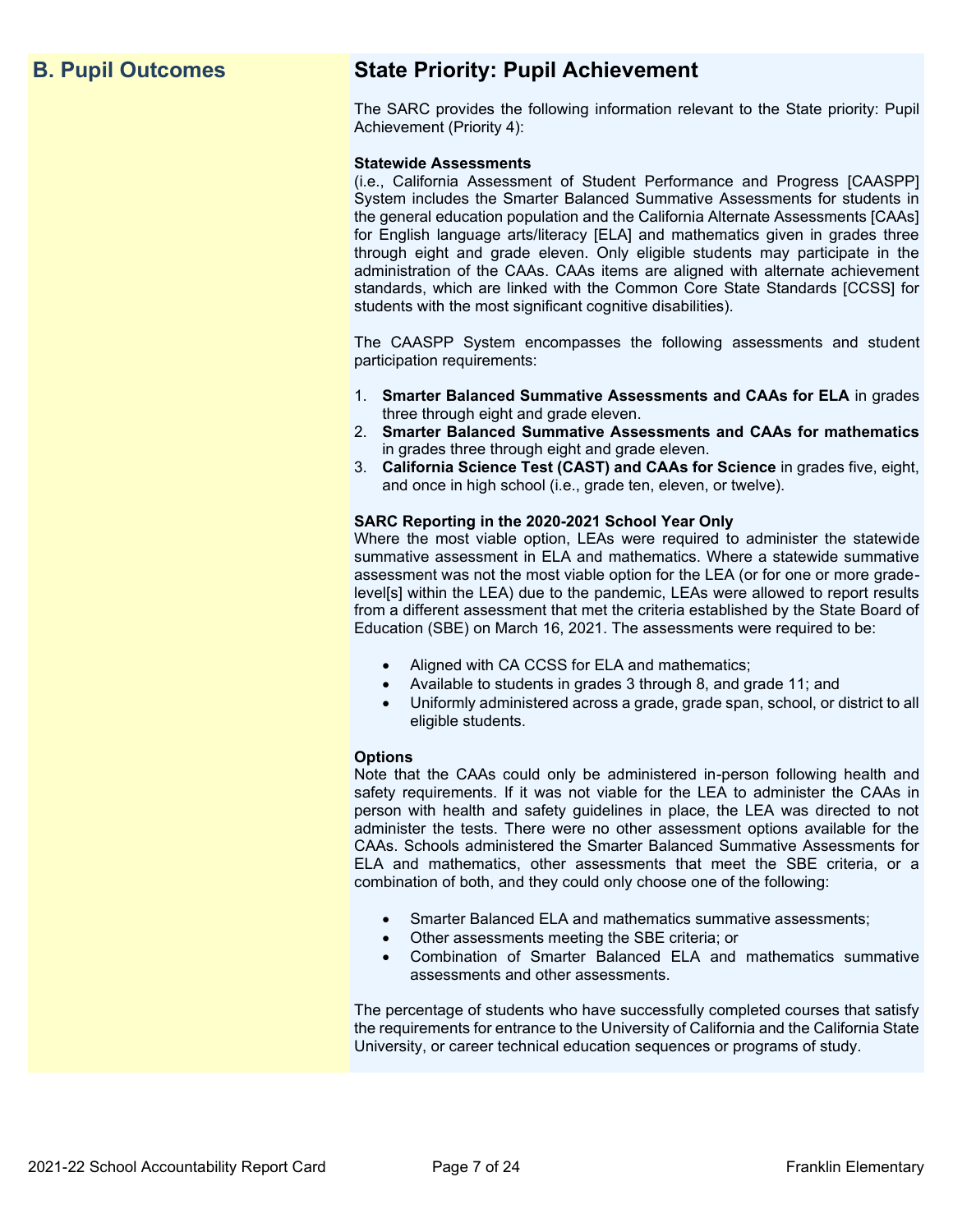## **Percentage of Students Meeting or Exceeding the State Standard on CAASPP**

This table displays CAASPP test results in ELA and mathematics for all students grades three through eight and grade eleven taking and completing a state-administered assessment.

The 2019-2020 data cells with N/A values indicate that the 2019-2020 data are not available due to the COVID-19 pandemic and resulting summative test suspension. The Executive Order N-30-20 was issued which waived the assessment, accountability, and reporting requirements for the 2019-2020 school year.

The 2020-2021 data cells have N/A values because these data are not comparable to other year data due to the COVID-19 pandemic during the 2020-2021 school year. Where the CAASPP assessments in ELA and/or mathematics is not the most viable option, the LEAs were allowed to administer local assessments. Therefore, the 2020-2021 data between school years for the school, district, state are not an accurate comparison. As such, it is inappropriate to compare results of the 2020-2021 school year to other school years.

| Subject                                                              | <b>School</b><br>2019-20 | <b>School</b><br>2020-21 | <b>District</b><br>2019-20 | <b>District</b><br>2020-21 | <b>State</b><br>2019-20 | <b>State</b><br>2020-21 |
|----------------------------------------------------------------------|--------------------------|--------------------------|----------------------------|----------------------------|-------------------------|-------------------------|
| <b>English Language Arts/Literacy</b><br>$\left($ grades 3-8 and 11) | N/A                      | N/A                      | N/A                        | N/A                        | N/A                     | N/A                     |
| <b>Mathematics</b><br>$(grades 3-8 and 11)$                          | N/A                      | N/A                      | N/A                        | N/A                        | N/A                     | N/A                     |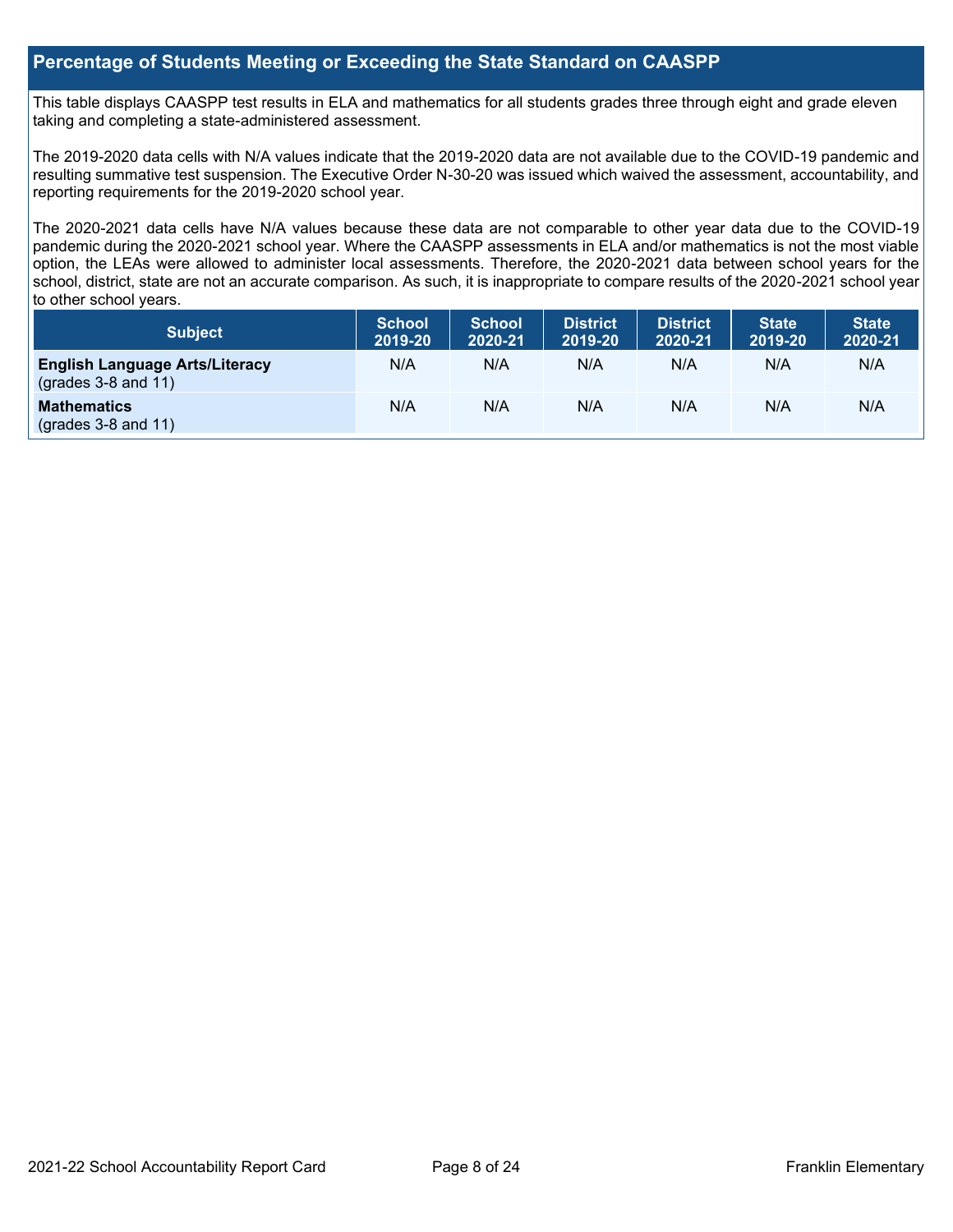## **2020-21 CAASPP Test Results in ELA by Student Group**

This table displays CAASPP test results in ELA by student group for students grades three through eight and grade eleven taking and completing a state-administered assessment. The CDE will populate this table for schools in cases where the school administered the CAASPP assessment. In cases where the school administered a local assessment instead of CAASPP, the CDE will populate this table with "NT" values, meaning this school did not test students using the CAASPP. See the local assessment(s) table for more information.

| <b>CAASPP</b><br><b>Student Groups</b>               | <b>CAASPP</b><br><b>Total</b><br><b>Enrollment</b> | <b>CAASPP</b><br><b>Number</b><br><b>Tested</b> | <b>CAASPP</b><br><b>Percent</b><br><b>Tested</b> | <b>CAASPP</b><br><b>Percent</b><br><b>Not Tested</b> | <b>CAASPP</b><br><b>Percent</b><br>Met or<br><b>Exceeded</b> |
|------------------------------------------------------|----------------------------------------------------|-------------------------------------------------|--------------------------------------------------|------------------------------------------------------|--------------------------------------------------------------|
| <b>All Students</b>                                  | 288                                                | <b>NT</b>                                       | <b>NT</b>                                        | <b>NT</b>                                            | <b>NT</b>                                                    |
| <b>Female</b>                                        | 141                                                | <b>NT</b>                                       | <b>NT</b>                                        | <b>NT</b>                                            | <b>NT</b>                                                    |
| <b>Male</b>                                          | 147                                                | <b>NT</b>                                       | <b>NT</b>                                        | <b>NT</b>                                            | <b>NT</b>                                                    |
| American Indian or Alaska Native                     | $\overline{\phantom{a}}$                           | <b>NT</b>                                       | <b>NT</b>                                        | <b>NT</b>                                            | <b>NT</b>                                                    |
| <b>Asian</b>                                         | --                                                 | <b>NT</b>                                       | <b>NT</b>                                        | <b>NT</b>                                            | <b>NT</b>                                                    |
| <b>Black or African American</b>                     | 30                                                 | <b>NT</b>                                       | <b>NT</b>                                        | <b>NT</b>                                            | <b>NT</b>                                                    |
| <b>Filipino</b>                                      | $\overline{\phantom{a}}$                           | <b>NT</b>                                       | <b>NT</b>                                        | <b>NT</b>                                            | <b>NT</b>                                                    |
| <b>Hispanic or Latino</b>                            | 182                                                | <b>NT</b>                                       | <b>NT</b>                                        | <b>NT</b>                                            | <b>NT</b>                                                    |
| Native Hawaiian or Pacific Islander                  | $\mathbf 0$                                        | $\mathbf 0$                                     | $\mathbf 0$                                      | $\mathbf 0$                                          | $\mathbf 0$                                                  |
| <b>Two or More Races</b>                             | 13                                                 | <b>NT</b>                                       | <b>NT</b>                                        | <b>NT</b>                                            | <b>NT</b>                                                    |
| <b>White</b>                                         | 52                                                 | <b>NT</b>                                       | <b>NT</b>                                        | <b>NT</b>                                            | <b>NT</b>                                                    |
| <b>English Learners</b>                              | 28                                                 | <b>NT</b>                                       | <b>NT</b>                                        | <b>NT</b>                                            | <b>NT</b>                                                    |
| <b>Foster Youth</b>                                  | $\overline{\phantom{a}}$                           | <b>NT</b>                                       | <b>NT</b>                                        | <b>NT</b>                                            | <b>NT</b>                                                    |
| <b>Homeless</b>                                      | 16                                                 | <b>NT</b>                                       | <b>NT</b>                                        | <b>NT</b>                                            | <b>NT</b>                                                    |
| <b>Military</b>                                      | $\overline{\phantom{a}}$                           | <b>NT</b>                                       | <b>NT</b>                                        | <b>NT</b>                                            | <b>NT</b>                                                    |
| <b>Socioeconomically Disadvantaged</b>               | 242                                                | <b>NT</b>                                       | <b>NT</b>                                        | <b>NT</b>                                            | <b>NT</b>                                                    |
| <b>Students Receiving Migrant Education Services</b> | $\mathbf 0$                                        | $\mathbf 0$                                     | $\Omega$                                         | $\mathbf 0$                                          | 0                                                            |
| <b>Students with Disabilities</b>                    | 16                                                 | <b>NT</b>                                       | <b>NT</b>                                        | <b>NT</b>                                            | <b>NT</b>                                                    |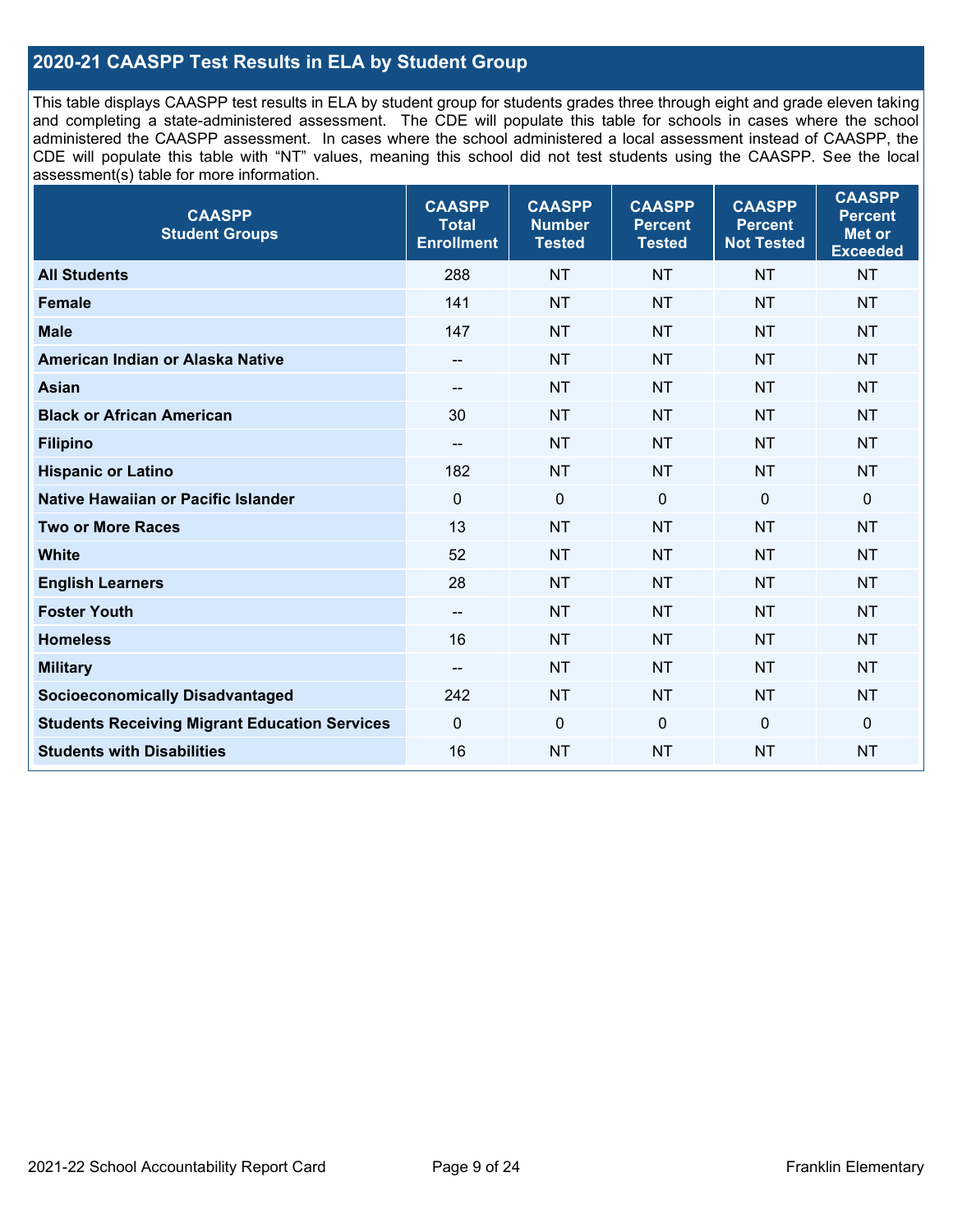## **2020-21 CAASPP Test Results in Math by Student Group**

This table displays CAASPP test results in Math by student group for students grades three through eight and grade eleven taking and completing a state-administered assessment. The CDE will populate this table for schools in cases where the school administered the CAASPP assessment. In cases where the school administered a local assessment instead of CAASPP, the CDE will populate this table with "NT" values, meaning this school did not test students using the CAASPP. See the local assessment(s) table for more information.

| <b>CAASPP</b><br><b>Student Groups</b>               | <b>CAASPP</b><br><b>Total</b><br><b>Enrollment</b> | <b>CAASPP</b><br><b>Number</b><br><b>Tested</b> | <b>CAASPP</b><br><b>Percent</b><br><b>Tested</b> | <b>CAASPP</b><br><b>Percent</b><br><b>Not Tested</b> | <b>CAASPP</b><br><b>Percent</b><br>Met or<br><b>Exceeded</b> |
|------------------------------------------------------|----------------------------------------------------|-------------------------------------------------|--------------------------------------------------|------------------------------------------------------|--------------------------------------------------------------|
| <b>All Students</b>                                  | 288                                                | <b>NT</b>                                       | <b>NT</b>                                        | <b>NT</b>                                            | <b>NT</b>                                                    |
| <b>Female</b>                                        | 141                                                | <b>NT</b>                                       | <b>NT</b>                                        | <b>NT</b>                                            | <b>NT</b>                                                    |
| <b>Male</b>                                          | 147                                                | <b>NT</b>                                       | <b>NT</b>                                        | <b>NT</b>                                            | <b>NT</b>                                                    |
| American Indian or Alaska Native                     | $\overline{\phantom{a}}$                           | <b>NT</b>                                       | <b>NT</b>                                        | <b>NT</b>                                            | <b>NT</b>                                                    |
| <b>Asian</b>                                         | --                                                 | <b>NT</b>                                       | <b>NT</b>                                        | <b>NT</b>                                            | <b>NT</b>                                                    |
| <b>Black or African American</b>                     | 30                                                 | <b>NT</b>                                       | <b>NT</b>                                        | <b>NT</b>                                            | <b>NT</b>                                                    |
| <b>Filipino</b>                                      | $\overline{\phantom{a}}$                           | <b>NT</b>                                       | <b>NT</b>                                        | <b>NT</b>                                            | <b>NT</b>                                                    |
| <b>Hispanic or Latino</b>                            | 182                                                | <b>NT</b>                                       | <b>NT</b>                                        | <b>NT</b>                                            | <b>NT</b>                                                    |
| Native Hawaiian or Pacific Islander                  | $\mathbf 0$                                        | $\mathbf 0$                                     | $\mathbf{0}$                                     | $\overline{0}$                                       | 0                                                            |
| <b>Two or More Races</b>                             | 13                                                 | <b>NT</b>                                       | <b>NT</b>                                        | <b>NT</b>                                            | <b>NT</b>                                                    |
| <b>White</b>                                         | 52                                                 | <b>NT</b>                                       | <b>NT</b>                                        | <b>NT</b>                                            | <b>NT</b>                                                    |
| <b>English Learners</b>                              | 28                                                 | <b>NT</b>                                       | <b>NT</b>                                        | <b>NT</b>                                            | <b>NT</b>                                                    |
| <b>Foster Youth</b>                                  | $\overline{\phantom{a}}$                           | <b>NT</b>                                       | <b>NT</b>                                        | <b>NT</b>                                            | <b>NT</b>                                                    |
| <b>Homeless</b>                                      | 16                                                 | <b>NT</b>                                       | <b>NT</b>                                        | <b>NT</b>                                            | <b>NT</b>                                                    |
| <b>Military</b>                                      | $\overline{\phantom{a}}$                           | <b>NT</b>                                       | <b>NT</b>                                        | <b>NT</b>                                            | <b>NT</b>                                                    |
| <b>Socioeconomically Disadvantaged</b>               | 242                                                | <b>NT</b>                                       | <b>NT</b>                                        | <b>NT</b>                                            | <b>NT</b>                                                    |
| <b>Students Receiving Migrant Education Services</b> | $\mathbf 0$                                        | $\mathbf 0$                                     | $\mathbf 0$                                      | $\mathbf 0$                                          | 0                                                            |
| <b>Students with Disabilities</b>                    | 16                                                 | <b>NT</b>                                       | <b>NT</b>                                        | <b>NT</b>                                            | <b>NT</b>                                                    |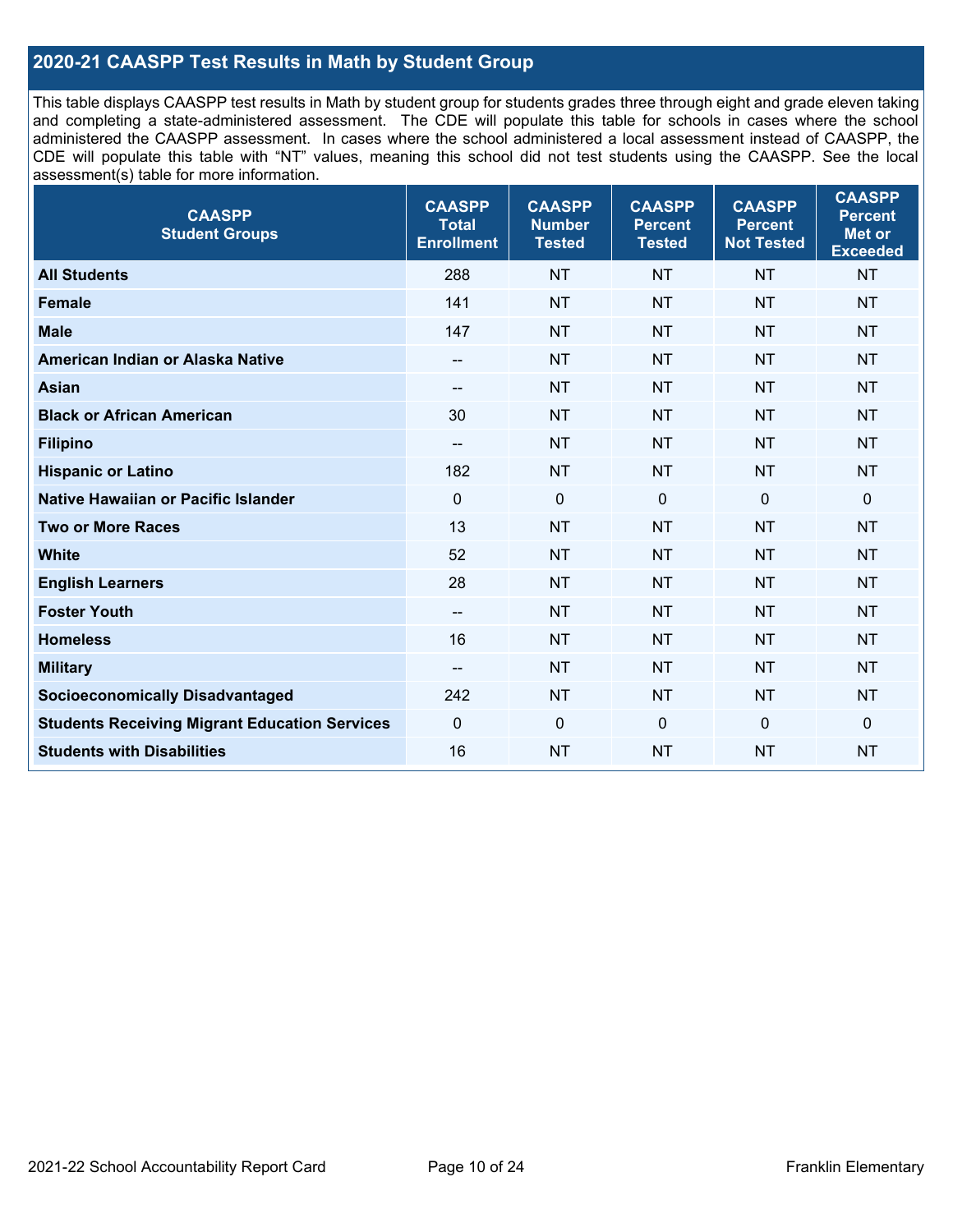## **2020-21 Local Assessment Test Results in ELA by Student Group**

This table displays Local Assessment test results in ELA by student group for students grades three through eight and grade eleven. LEAs/schools will populate this table for schools in cases where the school administered a local assessment. In cases where the school administered the CAASPP assessment, LEAs/schools will populate this table with "N/A" values in all cells, meaning this table is Not Applicable for this school.

| <b>STAR</b><br><b>Student Groups</b>                                                                                            | <b>STAR</b><br><b>Total</b><br><b>Enrollment</b> | <b>STAR</b><br><b>Number</b><br><b>Tested</b> | <b>STAR</b><br><b>Percent</b><br><b>Tested</b> | <b>STAR</b><br><b>Percent</b><br><b>Not Tested</b> | <b>STAR</b><br><b>Percent</b><br><b>At or Above</b><br><b>Grade Level</b> |
|---------------------------------------------------------------------------------------------------------------------------------|--------------------------------------------------|-----------------------------------------------|------------------------------------------------|----------------------------------------------------|---------------------------------------------------------------------------|
| <b>All Students</b>                                                                                                             | 285                                              | 280                                           | 98.20%                                         | 1.80%                                              | 37.10%                                                                    |
| <b>Female</b>                                                                                                                   | 139                                              | 136                                           | 97.80%                                         | 2.20%                                              | 41.90%                                                                    |
| <b>Male</b>                                                                                                                     | 146                                              | 144                                           | 98.60%                                         | 1.40%                                              | 32.60%                                                                    |
| American Indian or Alaska Native                                                                                                | $\overline{\phantom{m}}$                         | $\overline{\phantom{m}}$                      | --                                             |                                                    | --                                                                        |
| <b>Asian</b>                                                                                                                    | --                                               | --                                            |                                                |                                                    |                                                                           |
| <b>Black or African American</b>                                                                                                | 30                                               | 30                                            | 100.00%                                        | 0.00%                                              | 13.30%                                                                    |
| <b>Filipino</b>                                                                                                                 |                                                  | --                                            |                                                | --                                                 | --                                                                        |
| <b>Hispanic or Latino</b>                                                                                                       | 181                                              | 174                                           | 96.10%                                         | 3.90%                                              | 38.50%                                                                    |
| Native Hawaiian or Pacific Islander                                                                                             | --                                               | --                                            | --                                             |                                                    |                                                                           |
| <b>Two or More Races</b>                                                                                                        | 13                                               | 13                                            | 100.00%                                        | $0.00\%$                                           | 53.80%                                                                    |
| <b>White</b>                                                                                                                    | 52                                               | 52                                            | 100.00%                                        | 0.00%                                              | 44.20%                                                                    |
| <b>English Learners</b>                                                                                                         | 28                                               | 22                                            | 78.60%                                         | 21.40%                                             | 18.20%                                                                    |
| <b>Foster Youth</b>                                                                                                             |                                                  | --                                            |                                                |                                                    | --                                                                        |
| <b>Homeless</b>                                                                                                                 |                                                  |                                               |                                                |                                                    |                                                                           |
| <b>Military</b>                                                                                                                 | $\overline{\phantom{m}}$                         | --                                            | --                                             | --                                                 | $\overline{\phantom{a}}$                                                  |
| <b>Socioeconomically Disadvantaged</b>                                                                                          | 232                                              | 225                                           | 97.00%                                         | 3.00%                                              | 30.60%                                                                    |
| <b>Students Receiving Migrant Education Services</b>                                                                            | --                                               | $-$                                           | --                                             | --                                                 |                                                                           |
| <b>Students with Disabilities</b><br>*At or above the grade-level standard in the context of the local assessment administered. | 16                                               | 12                                            | 75.00%                                         | 25.00%                                             | 16.70%                                                                    |

## **2020-21 Local Assessment Test Results in Math by Student Group**

This table displays Local Assessment test results in Math by student group for students grades three through eight and grade eleven. LEAs/schools will populate this table for schools in cases where the school administered a local assessment. In cases where the school administered the CAASPP assessment, LEAs/schools will populate this table with "N/A" values in all cells, meaning this table is Not Applicable for this school.

| <b>STAR</b><br><b>Student Groups</b> | <b>STAR</b><br><b>Total</b><br><b>Enrollment</b> | <b>STAR</b><br><b>Number</b><br><b>Tested</b> | <b>STAR</b><br><b>Percent</b><br><b>Tested</b> | <b>STAR</b><br><b>Percent</b><br><b>Not Tested</b> | <b>STAR</b><br><b>Percent</b><br><b>At or Above</b><br><b>Grade Level</b> |
|--------------------------------------|--------------------------------------------------|-----------------------------------------------|------------------------------------------------|----------------------------------------------------|---------------------------------------------------------------------------|
| <b>All Students</b>                  | 285                                              | 279                                           | 97.90%                                         | 2.10%                                              | 15.80%                                                                    |
| <b>Female</b>                        | 139                                              | 137                                           | 98.60%                                         | 1.40%                                              | 16.10%                                                                    |
| <b>Male</b>                          | 146                                              | 142                                           | 97.30%                                         | 2.70%                                              | 15.50%                                                                    |
| American Indian or Alaska Native     | --                                               | $- -$                                         | $- -$                                          | $- -$                                              | $\overline{\phantom{m}}$                                                  |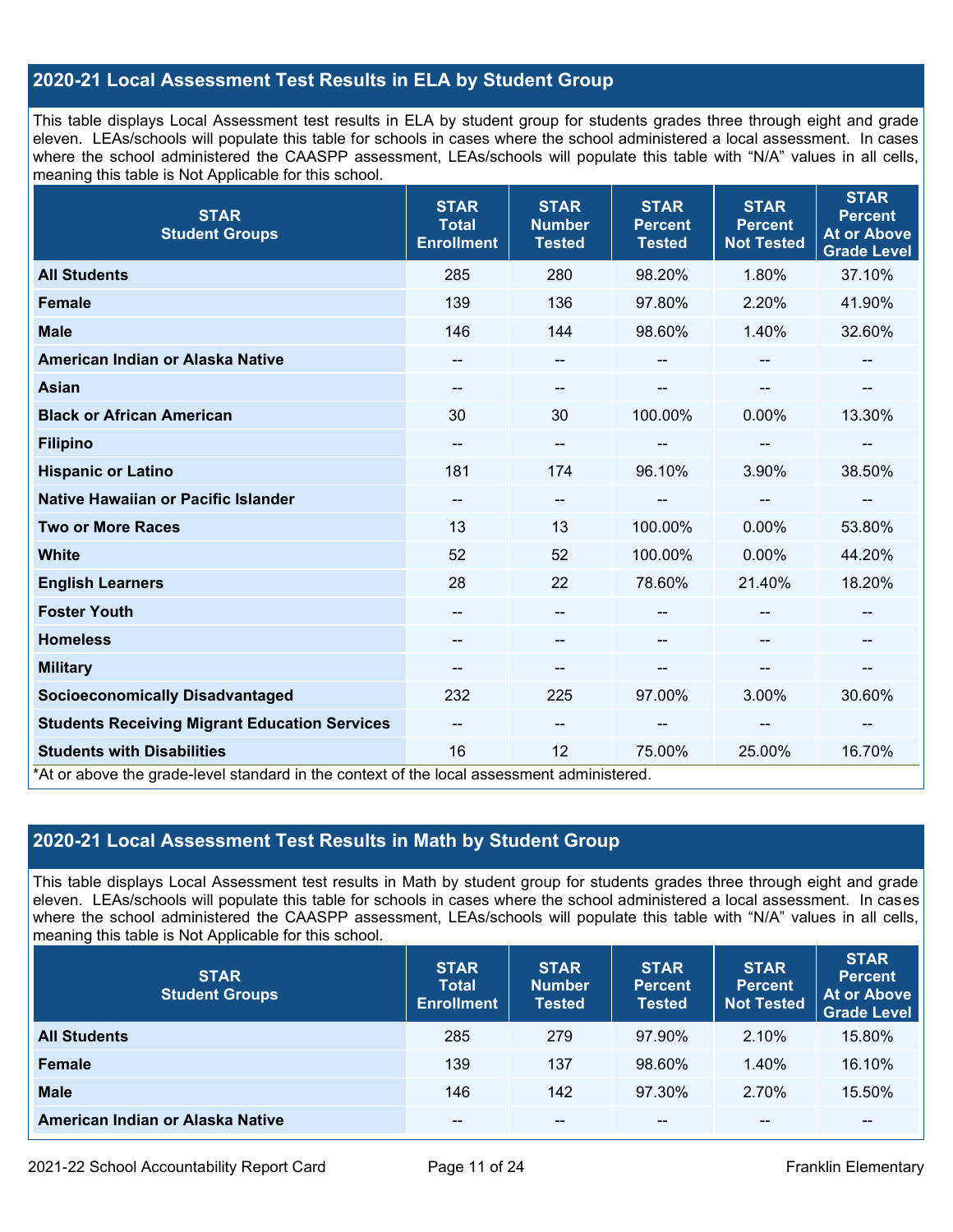| <b>Asian</b>                                                                               | --                       | $- -$ |         | --       | --     |
|--------------------------------------------------------------------------------------------|--------------------------|-------|---------|----------|--------|
| <b>Black or African American</b>                                                           | 30                       | 30    | 100.00% | $0.00\%$ | 3.30%  |
| <b>Filipino</b>                                                                            | --                       | $- -$ |         | --       |        |
| <b>Hispanic or Latino</b>                                                                  | 181                      | 174   | 96.10%  | 3.90%    | 17.20% |
| Native Hawaiian or Pacific Islander                                                        | $\overline{\phantom{m}}$ | $- -$ | $\sim$  | --       | --     |
| <b>Two or More Races</b>                                                                   | 13                       | 13    | 100.00% | $0.00\%$ | 15.40% |
| <b>White</b>                                                                               | 52                       | 51    | 98.10%  | 2.00%    | 17.60% |
| <b>English Learners</b>                                                                    | 28                       | 22    | 78.60%  | 21.40%   | 9.10%  |
| <b>Foster Youth</b>                                                                        | --                       | --    |         | --       | --     |
| <b>Homeless</b>                                                                            | --                       | --    |         | --       | --     |
| <b>Military</b>                                                                            | --                       | --    | --      | --       | --     |
| <b>Socioeconomically Disadvantaged</b>                                                     | 232                      | 221   | 95.30%  | 4.70%    | 10.80% |
| <b>Students Receiving Migrant Education Services</b>                                       | --                       | $- -$ | --      | --       | --     |
| <b>Students with Disabilities</b>                                                          | 16                       | 13    | 81.30%  | 18.80%   | 15.40% |
| *At or above the grade-level standard in the context of the local assessment administered. |                          |       |         |          |        |

## **CAASPP Test Results in Science for All Students**

This table displays the percentage of all students grades five, eight, and High School meeting or exceeding the State Standard.

The 2019-2020 data cells with N/A values indicate that the 2019-2020 data are not available due to the COVID-19 pandemic and resulting summative testing suspension. The Executive Order N-30-20 was issued which waived the assessment, accountability, and reporting requirements for the 2019-2020 school year.

For any 2020-2021 data cells with N/T values indicate that this school did not test students using the CAASPP Science.

| <b>Subject</b>                                           | <b>School</b> | <b>School</b> | <b>District</b> | District | <b>State</b> | <b>State</b> |
|----------------------------------------------------------|---------------|---------------|-----------------|----------|--------------|--------------|
|                                                          | 2019-20       | 2020-21       | 2019-20         | 2020-21  | 2019-20      | 2020-21      |
| <b>Science</b><br>$\left($ (grades 5, 8 and high school) | N/A           | NT            | N/A             | NT       | N/A          | 28.72        |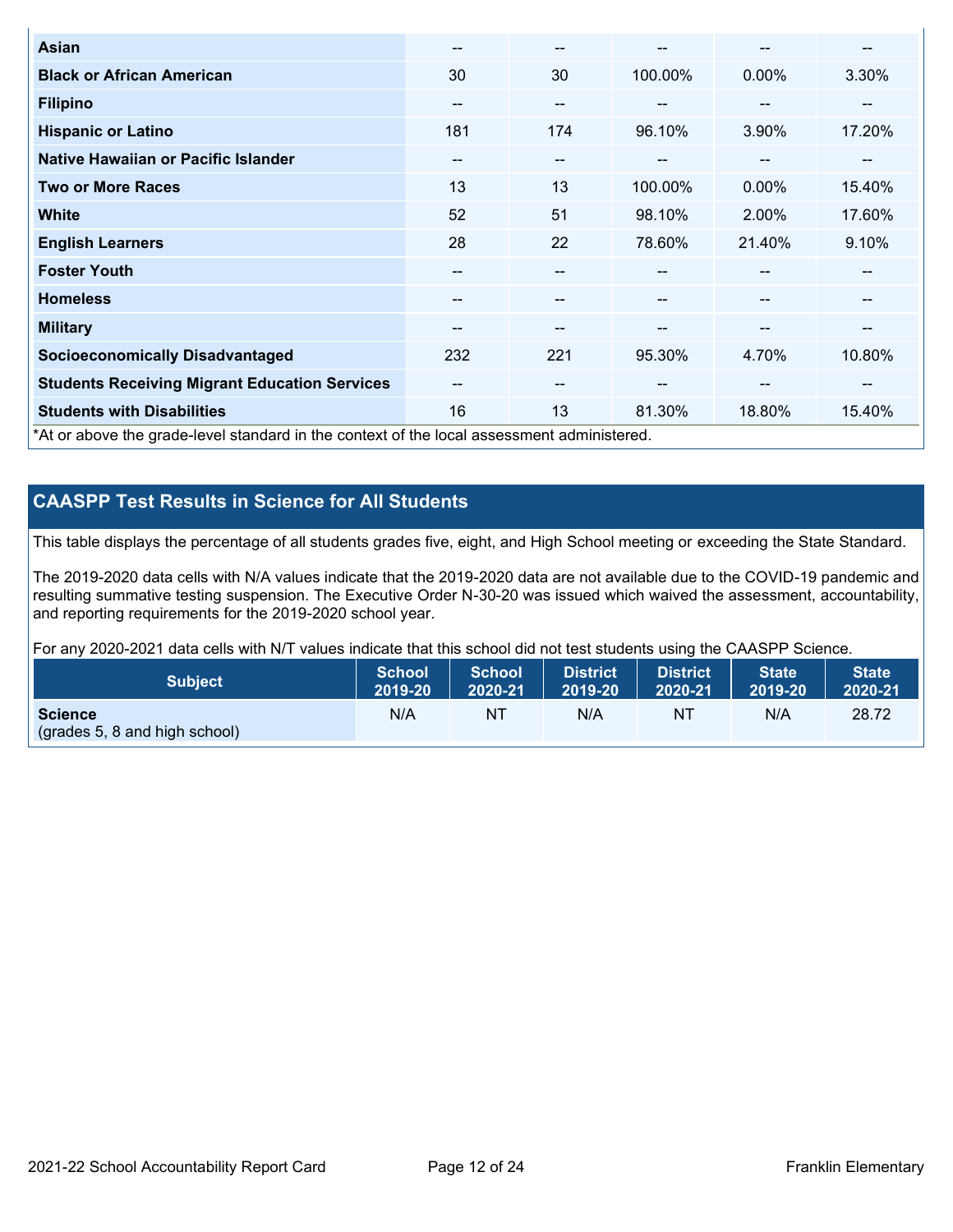## **2020-21 CAASPP Test Results in Science by Student Group**

This table displays CAASPP test results in Science by student group for students grades five, eight, and High School. For any data cells with N/T values indicate that this school did not test students using the CAASPP Science.

| <b>Student Group</b>                                 | <b>Total</b><br><b>Enrollment</b> | <b>Number</b><br><b>Tested</b> | <b>Percent</b><br><b>Tested</b> | <b>Percent</b><br><b>Not Tested</b> | <b>Percent</b><br><b>Met or</b><br><b>Exceeded</b> |
|------------------------------------------------------|-----------------------------------|--------------------------------|---------------------------------|-------------------------------------|----------------------------------------------------|
| <b>All Students</b>                                  | 81                                | <b>NT</b>                      | <b>NT</b>                       | <b>NT</b>                           | <b>NT</b>                                          |
| <b>Female</b>                                        | 34                                | <b>NT</b>                      | <b>NT</b>                       | <b>NT</b>                           | <b>NT</b>                                          |
| <b>Male</b>                                          | 47                                | <b>NT</b>                      | <b>NT</b>                       | <b>NT</b>                           | <b>NT</b>                                          |
| American Indian or Alaska Native                     | 0                                 | $\mathbf 0$                    | $\mathbf 0$                     | $\mathbf 0$                         | 0                                                  |
| <b>Asian</b>                                         | --                                | <b>NT</b>                      | <b>NT</b>                       | <b>NT</b>                           | <b>NT</b>                                          |
| <b>Black or African American</b>                     | --                                | <b>NT</b>                      | <b>NT</b>                       | <b>NT</b>                           | <b>NT</b>                                          |
| <b>Filipino</b>                                      | $\Omega$                          | $\pmb{0}$                      | $\mathbf 0$                     | 0                                   | 0                                                  |
| <b>Hispanic or Latino</b>                            | 54                                | <b>NT</b>                      | <b>NT</b>                       | <b>NT</b>                           | <b>NT</b>                                          |
| Native Hawaiian or Pacific Islander                  | $\mathbf 0$                       | $\mathbf 0$                    | $\mathbf{0}$                    | $\overline{0}$                      | 0                                                  |
| <b>Two or More Races</b>                             | --                                | <b>NT</b>                      | <b>NT</b>                       | <b>NT</b>                           | <b>NT</b>                                          |
| <b>White</b>                                         | --                                | <b>NT</b>                      | <b>NT</b>                       | <b>NT</b>                           | <b>NT</b>                                          |
| <b>English Learners</b>                              | --                                | <b>NT</b>                      | <b>NT</b>                       | <b>NT</b>                           | <b>NT</b>                                          |
| <b>Foster Youth</b>                                  | $\mathbf 0$                       | $\mathbf 0$                    | $\mathbf 0$                     | $\mathbf 0$                         | 0                                                  |
| <b>Homeless</b>                                      | --                                | <b>NT</b>                      | <b>NT</b>                       | <b>NT</b>                           | <b>NT</b>                                          |
| <b>Military</b>                                      | --                                | <b>NT</b>                      | <b>NT</b>                       | <b>NT</b>                           | <b>NT</b>                                          |
| <b>Socioeconomically Disadvantaged</b>               | 70                                | <b>NT</b>                      | <b>NT</b>                       | <b>NT</b>                           | <b>NT</b>                                          |
| <b>Students Receiving Migrant Education Services</b> | $\mathbf 0$                       | $\mathbf 0$                    | $\mathbf 0$                     | $\overline{0}$                      | 0                                                  |
| <b>Students with Disabilities</b>                    | --                                | <b>NT</b>                      | <b>NT</b>                       | <b>NT</b>                           | <b>NT</b>                                          |

## **B. Pupil Outcomes State Priority: Other Pupil Outcomes**

The SARC provides the following information relevant to the State priority: Other Pupil Outcomes (Priority 8): Pupil outcomes in the subject area of physical education.

## **2020-21 California Physical Fitness Test Results**

Due to the COVID-19 crisis, the Physical Fitness Test was suspended during the 2020-2021 school year and therefore no data are reported and each cell in this table is populated with "N/A."

| <b>Grade Level</b> | Four of Six Fitness Standards | <b>Five of Six Fitness Standards</b> | Percentage of Students Meeting   Percentage of Students Meeting   Percentage of Students Meeting<br><b>Six of Six Fitness Standards</b> |
|--------------------|-------------------------------|--------------------------------------|-----------------------------------------------------------------------------------------------------------------------------------------|
| Grade 5            | N/A                           | N/A                                  | N/A                                                                                                                                     |
| Grade 7            | N/A                           | N/A                                  | N/A                                                                                                                                     |
| Grade 9            | N/A                           | N/A                                  | N/A                                                                                                                                     |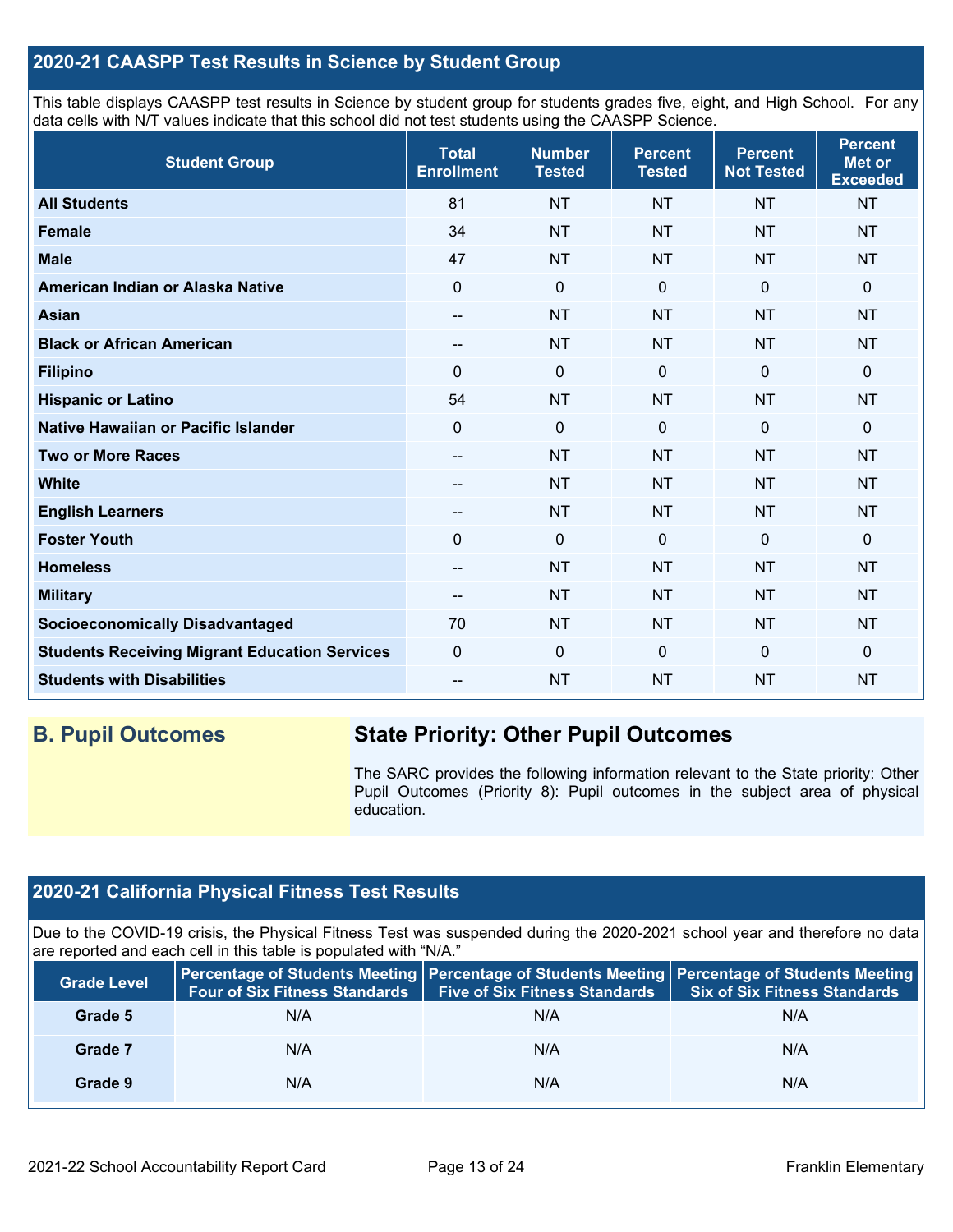## **C. Engagement State Priority: Parental Involvement**

The SARC provides the following information relevant to the State priority: Parental Involvement (Priority 3): Efforts the school district makes to seek parent input in making decisions regarding the school district and at each school site.

## **2021-22 Opportunities for Parental Involvement**

We actively seek and support increasing parent and community involvement at Franklin School. Parents are active as classroom and event volunteers, library media center volunteers, School Site Council members, English Learner Advisory Committee, African American Parent Advisory Committee, FACE parent members, Parent Cafe, STEM Night, Loving Solutins, PTO members and Community Readers. The Franklin PTO meets monthly with Franklin families and school staff to plan school-wide activities and events. Parents are encouraged to support their children's learning in the home by monitoring completed homework, reading to or with their children nightly, and by attending parent teacher conferences, Back To School Night and parent trainings. Franklin houses a BCSD Parent Center that is accessible to all parents/families. The Parent Center is located on our Franklin campus that provides many opportunities for parents to get involved. The Parent Center offers parent classes, the opportunity to utilize the Chromebooks, and/or collaborate with our FACE Liasion. Parents can contact Lena Guerra (Franklin's FACE representative) at 631-5270 to discuss and learn more about Franklin's parent involvement opportunities.

In addition to parents, the community at large is encouraged to become involved at Franklin. Franklin School's community partnerships include Community Readers, Bakersfield Museum of Art, Boys and Girls Club, and student teachers from Bakersfield College, California State University, Bakersfield, University of La Verne, National University, and Point Loma University. Franklin School provides an After School Program that provides 125 students in grades 1-6 with extended learning and enrichment activities until 5:45 p.m., Monday – Friday, at no charge to their parents.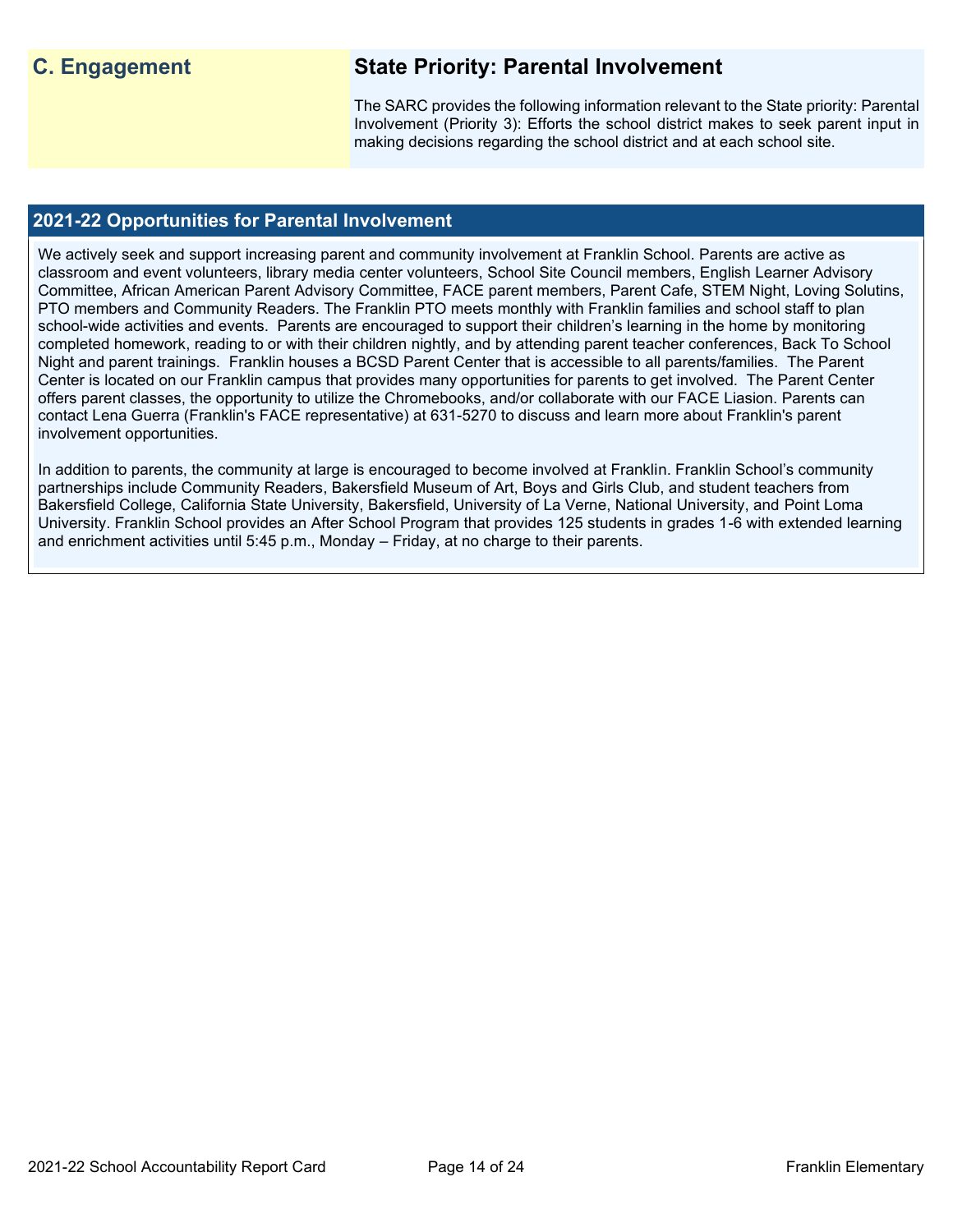## **2020-21 Chronic Absenteeism by Student Group**

| <b>Student Group</b>                                 | <b>Cumulative</b><br><b>Enrollment</b> | <b>Chronic</b><br><b>Absenteeism</b><br><b>Eligible Enrollment</b> | <b>Chronic</b><br><b>Absenteeism</b><br><b>Count</b> | <b>Chronic</b><br><b>Absenteeism</b><br><b>Rate</b> |
|------------------------------------------------------|----------------------------------------|--------------------------------------------------------------------|------------------------------------------------------|-----------------------------------------------------|
| <b>All Students</b>                                  | 556                                    | 525                                                                | 30                                                   | 5.7                                                 |
| <b>Female</b>                                        | 278                                    | 260                                                                | 15                                                   | 5.8                                                 |
| <b>Male</b>                                          | 278                                    | 265                                                                | 15                                                   | 5.7                                                 |
| American Indian or Alaska Native                     | 3                                      | 3                                                                  | $\mathbf{0}$                                         | 0.0                                                 |
| <b>Asian</b>                                         | 9                                      | 9                                                                  | $\mathbf 0$                                          | 0.0                                                 |
| <b>Black or African American</b>                     | 69                                     | 68                                                                 | $\overline{4}$                                       | 5.9                                                 |
| <b>Filipino</b>                                      | 1                                      | $\mathbf{1}$                                                       | $\mathbf{0}$                                         | 0.0                                                 |
| <b>Hispanic or Latino</b>                            | 346                                    | 325                                                                | 22                                                   | 6.8                                                 |
| Native Hawaiian or Pacific Islander                  | $\Omega$                               | $\mathbf 0$                                                        | $\mathbf 0$                                          | 0.0                                                 |
| <b>Two or More Races</b>                             | 24                                     | 23                                                                 | $\mathbf{0}$                                         | 0.0                                                 |
| <b>White</b>                                         | 104                                    | 96                                                                 | 4                                                    | 4.2                                                 |
| <b>English Learners</b>                              | 52                                     | 47                                                                 | $\Omega$                                             | 0.0                                                 |
| <b>Foster Youth</b>                                  | 10                                     | 9                                                                  | $\Omega$                                             | 0.0                                                 |
| <b>Homeless</b>                                      | 19                                     | 17                                                                 | $\overline{2}$                                       | 11.8                                                |
| <b>Socioeconomically Disadvantaged</b>               | 478                                    | 449                                                                | 29                                                   | 6.5                                                 |
| <b>Students Receiving Migrant Education Services</b> | 5                                      | 3                                                                  | $\mathbf{0}$                                         | 0.0                                                 |
| <b>Students with Disabilities</b>                    | 33                                     | 30                                                                 | 4                                                    | 13.3                                                |

# **C. Engagement State Priority: School Climate**

The SARC provides the following information relevant to the State priority: School Climate (Priority 6):

- Pupil suspension rates;
- Pupil expulsion rates; and
- Other local measures on the sense of safety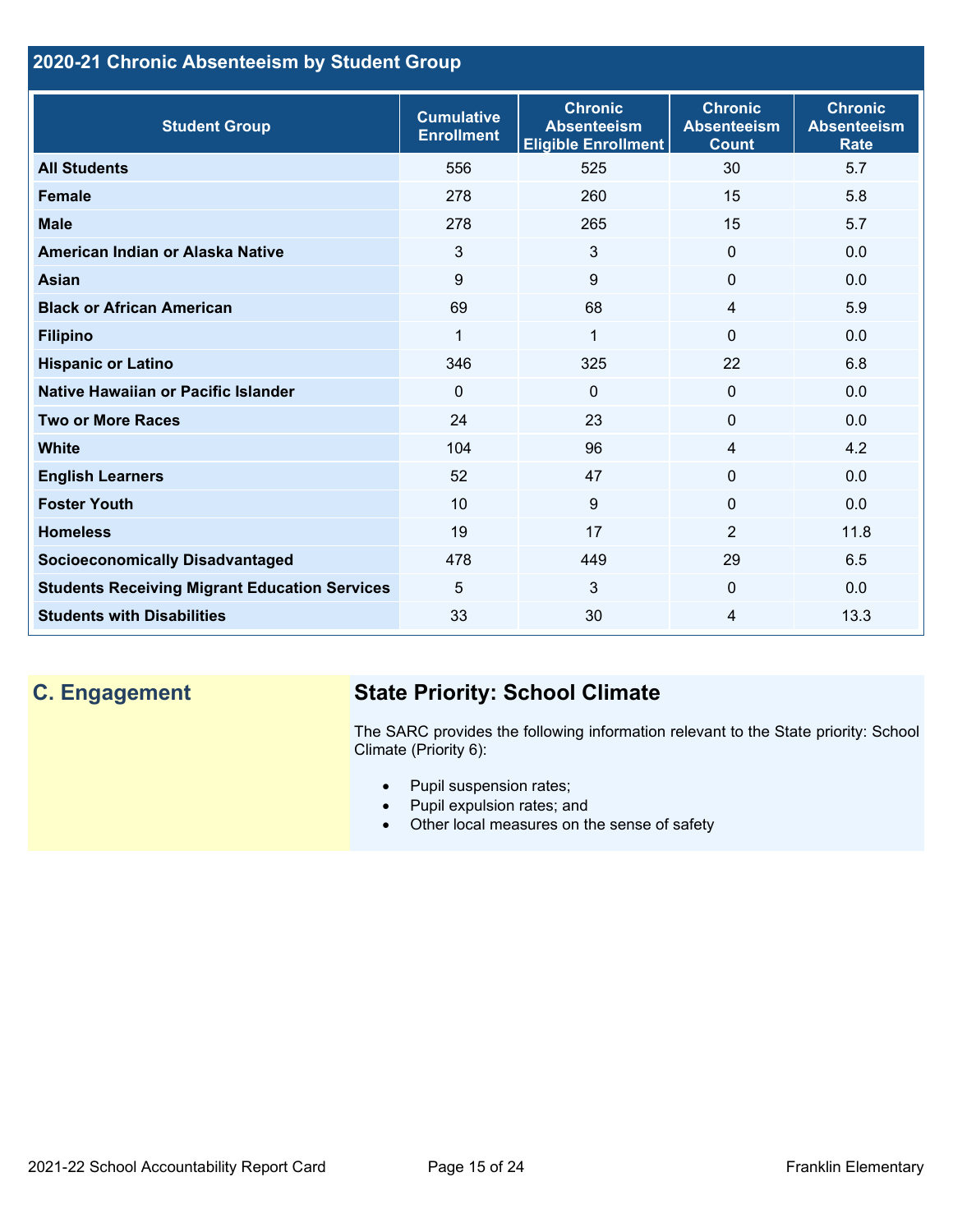## **Suspensions and Expulsions**

This table displays suspensions and expulsions data collected between July through June, each full school year respectively. Data collected during the 2020-21 school year may not be comparable to earlier years of this collection due to differences in learning mode instruction in response to the COVID-19 pandemic.

| <b>Subject</b>     | <b>School</b><br>2018-19 | <b>School</b><br>2020-21 | <b>District</b><br>2018-19 | <b>District</b><br>2020-21 | <b>State</b><br>2018-19 | <b>State</b><br>2020-21 |
|--------------------|--------------------------|--------------------------|----------------------------|----------------------------|-------------------------|-------------------------|
| <b>Suspensions</b> | 0.15                     | 0.00                     | 2.08                       | 0.03                       | 3.47                    | 0.20                    |
| <b>Expulsions</b>  | 0.00                     | 0.00                     | 0.06                       | 0.00                       | 0.08                    | 0.00                    |

This table displays suspensions and expulsions data collected between July through February, partial school year due to the COVID-19 pandemic. The 2019-2020 suspensions and expulsions rate data are not comparable to other year data because the 2019-2020 school year is a partial school year due to the COVID-19 crisis. As such, it would be inappropriate to make any comparisons in rates of suspensions and expulsions in the 2019-2020 school year compared to other school years.

| <b>Subject</b>     | <b>School</b><br>2019-20 | <b>District</b><br>2019-20 | <b>State</b><br>2019-20 |
|--------------------|--------------------------|----------------------------|-------------------------|
| <b>Suspensions</b> | 0.31                     | 1.43                       | 2.45                    |
| <b>Expulsions</b>  | 0.00                     | 0.01                       | 0.05                    |

## **2020-21 Suspensions and Expulsions by Student Group**

| <b>Student Group</b>                                 | <b>Suspensions Rate</b> | <b>Expulsions Rate</b> |
|------------------------------------------------------|-------------------------|------------------------|
| <b>All Students</b>                                  | 0.00                    | 0.00                   |
| <b>Female</b>                                        | 0.00                    | 0.00                   |
| <b>Male</b>                                          | 0.00                    | 0.00                   |
| American Indian or Alaska Native                     | 0.00                    | 0.00                   |
| Asian                                                | 0.00                    | 0.00                   |
| <b>Black or African American</b>                     | 0.00                    | 0.00                   |
| <b>Filipino</b>                                      | 0.00                    | 0.00                   |
| <b>Hispanic or Latino</b>                            | 0.00                    | 0.00                   |
| Native Hawaiian or Pacific Islander                  | 0.00                    | 0.00                   |
| <b>Two or More Races</b>                             | 0.00                    | 0.00                   |
| <b>White</b>                                         | 0.00                    | 0.00                   |
| <b>English Learners</b>                              | 0.00                    | 0.00                   |
| <b>Foster Youth</b>                                  | 0.00                    | 0.00                   |
| <b>Homeless</b>                                      | 0.00                    | 0.00                   |
| <b>Socioeconomically Disadvantaged</b>               | 0.00                    | 0.00                   |
| <b>Students Receiving Migrant Education Services</b> | 0.00                    | 0.00                   |
| <b>Students with Disabilities</b>                    | 0.00                    | 0.00                   |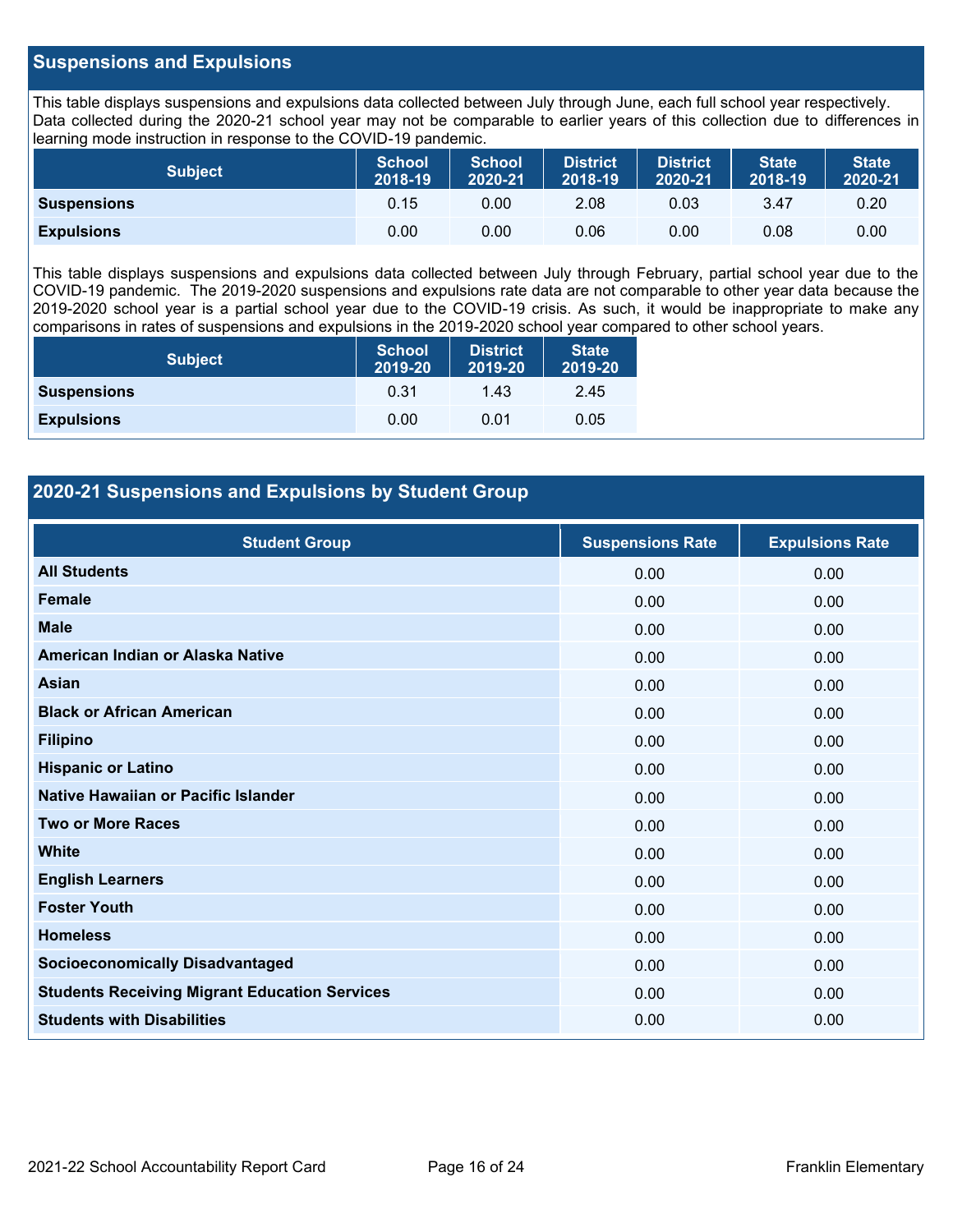### **2021-22 School Safety Plan**

Franklin established its Comprehensive School Safety Plan in 1998. A law enforcement officer specializing in safety provided direction in the establishment of the School Safety Plan. Franklin's School Safety Plan is current and is updated annually. Key elements of Franklin's School Safety Plan include the following: (a) routine and emergency disaster procedures; (b) suspension, and expulsion procedures; (c) teacher notification of pupils with a specific discipline history; (d) child abuse reporting procedures, (e) the district's sexual harassment policy; (f) school crime data; (g) the student dress code; (h) safe entrance and exit procedures; (i) the civil defense and disaster plan; and (j) discipline rules and procedures. Our overall goal is to maintain a safe and orderly school environment conducive to learning. Starting at the start of each school year at our September Late Start 2019, the details of our Safety Plan procedures are shared with the staff throughout the year to ensure all staff members are aware of procedures in the event of an emergency. These "refresher" sessions are shared at various PLC and Late Start meetings by the Campus Supervisor and Academic Coach. On February 9, 2021 a Franklin student reviewed the School Safety Plan the Franklin Leadership Team provided input to review and revise the Franklin School Safety Plan. Franklin's School Safety Plan was reviewed and approved by the School Site Council on February 9, 2021 and the English Learner Advisory Committee on February 9, 2021.

## **D. Other SARC Information Information Required in the SARC**

The information in this section is required to be in the SARC but is not included in the state priorities for LCFF.

#### **2018-19 Elementary Average Class Size and Class Size Distribution**

This table displays the 2018-19 average class size and class size distribution. The columns titled "Number of Classes" indicates how many classes fall into each size category (a range of total students per class). The "Other" category is for multigrade level classes.

| <b>Grade Level</b> | <b>Average</b><br><b>Class Size</b> | <b>1-20 Students</b> | Number of Classes with   Number of Classes with   Number of Classes with<br>21-32 Students | 33+ Students |
|--------------------|-------------------------------------|----------------------|--------------------------------------------------------------------------------------------|--------------|
| Κ                  | 24                                  |                      |                                                                                            |              |
|                    | 24                                  |                      |                                                                                            |              |
|                    | 26                                  |                      | 3                                                                                          |              |
|                    | 23                                  |                      |                                                                                            |              |
|                    | 27                                  |                      |                                                                                            |              |
|                    | 20                                  |                      | 3                                                                                          |              |
|                    | 28                                  |                      |                                                                                            |              |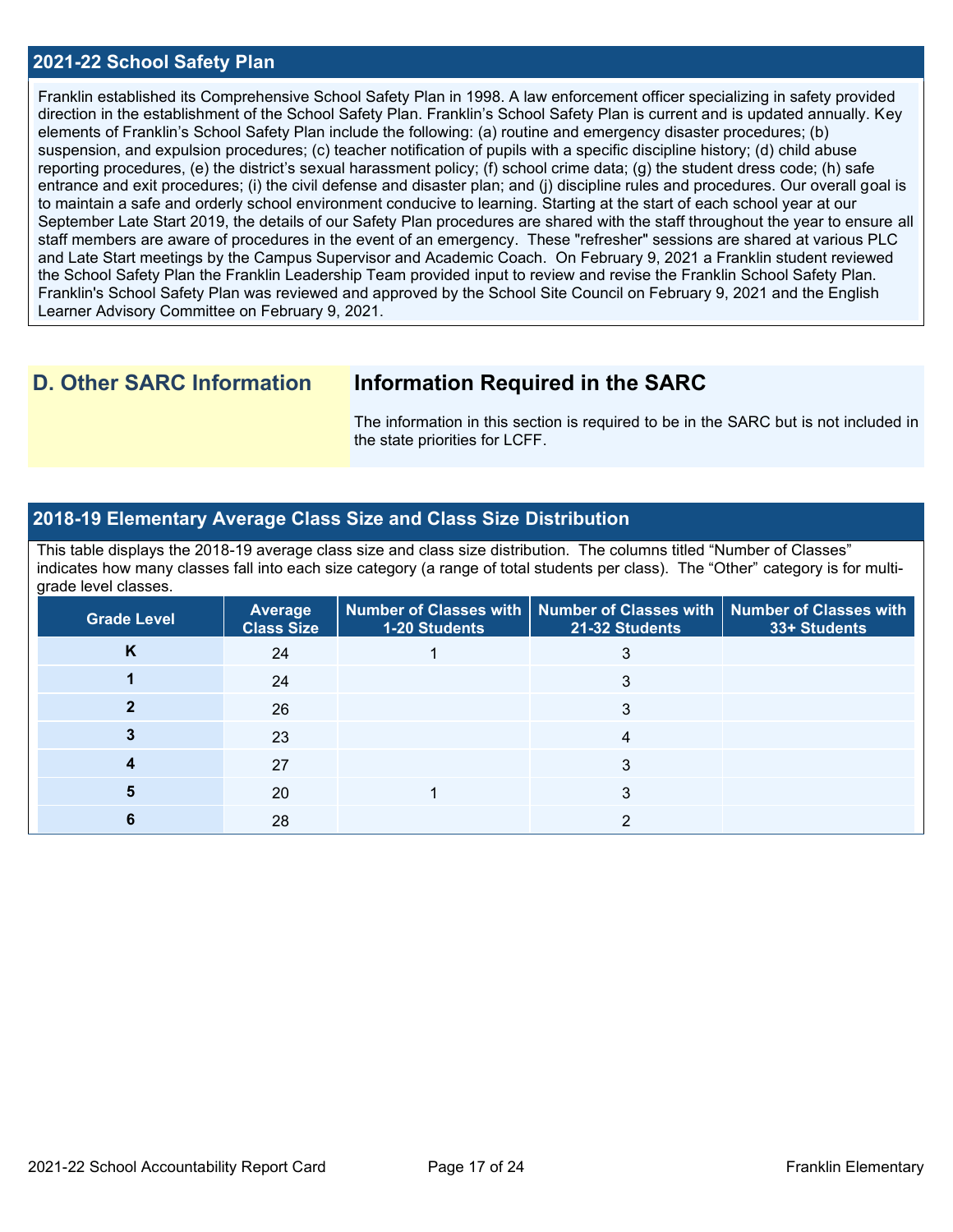### **2019-20 Elementary Average Class Size and Class Size Distribution**

This table displays the 2019-20 average class size and class size distribution. The columns titled "Number of Classes" indicates how many classes fall into each size category (a range of total students per class). The "Other" category is for multi-grade level classes.

| <b>Grade Level</b> | <b>Average</b><br><b>Class Size</b> | <b>1-20 Students</b> | Number of Classes with   Number of Classes with   Number of Classes with<br>21-32 Students | 33+ Students |
|--------------------|-------------------------------------|----------------------|--------------------------------------------------------------------------------------------|--------------|
| n                  | 21                                  |                      |                                                                                            |              |
|                    | 25                                  |                      | 3                                                                                          |              |
|                    | 21                                  |                      |                                                                                            |              |
|                    | 26                                  |                      | 3                                                                                          |              |
|                    | 25                                  |                      | 3                                                                                          |              |
|                    | 25                                  |                      |                                                                                            |              |
|                    | 20                                  |                      |                                                                                            |              |

## **2020-21 Elementary Average Class Size and Class Size Distribution**

This table displays the 2020-21 average class size and class size distribution. The columns titled "Number of Classes" indicates how many classes fall into each size category (a range of total students per class). The "Other" category is for multi-grade level classes.

| <b>Grade Level</b> | Average<br><b>Class Size</b> | 1-20 Students | Number of Classes with   Number of Classes with   Number of Classes with<br>21-32 Students | 33+ Students |
|--------------------|------------------------------|---------------|--------------------------------------------------------------------------------------------|--------------|
| K                  | 16                           | 4             |                                                                                            |              |
|                    | 25                           |               | 3                                                                                          |              |
|                    | 24                           |               | 3                                                                                          |              |
|                    | 21                           |               | 3                                                                                          |              |
| 4                  | 16                           |               | 3                                                                                          |              |
| 5                  | 20                           |               | 3                                                                                          |              |
| 6                  | 18                           |               | 3                                                                                          |              |
| <b>Other</b>       | 11                           |               |                                                                                            |              |

## **2020-21 Ratio of Pupils to Academic Counselor**

This table displays the ratio of pupils to Academic Counselor. One full time equivalent (FTE) equals one staff member working full time; one FTE could also represent two staff members who each work 50 percent of full time.

| <b>Title</b>                        | <b>Ratio</b> |
|-------------------------------------|--------------|
| <b>Pupils to Academic Counselor</b> |              |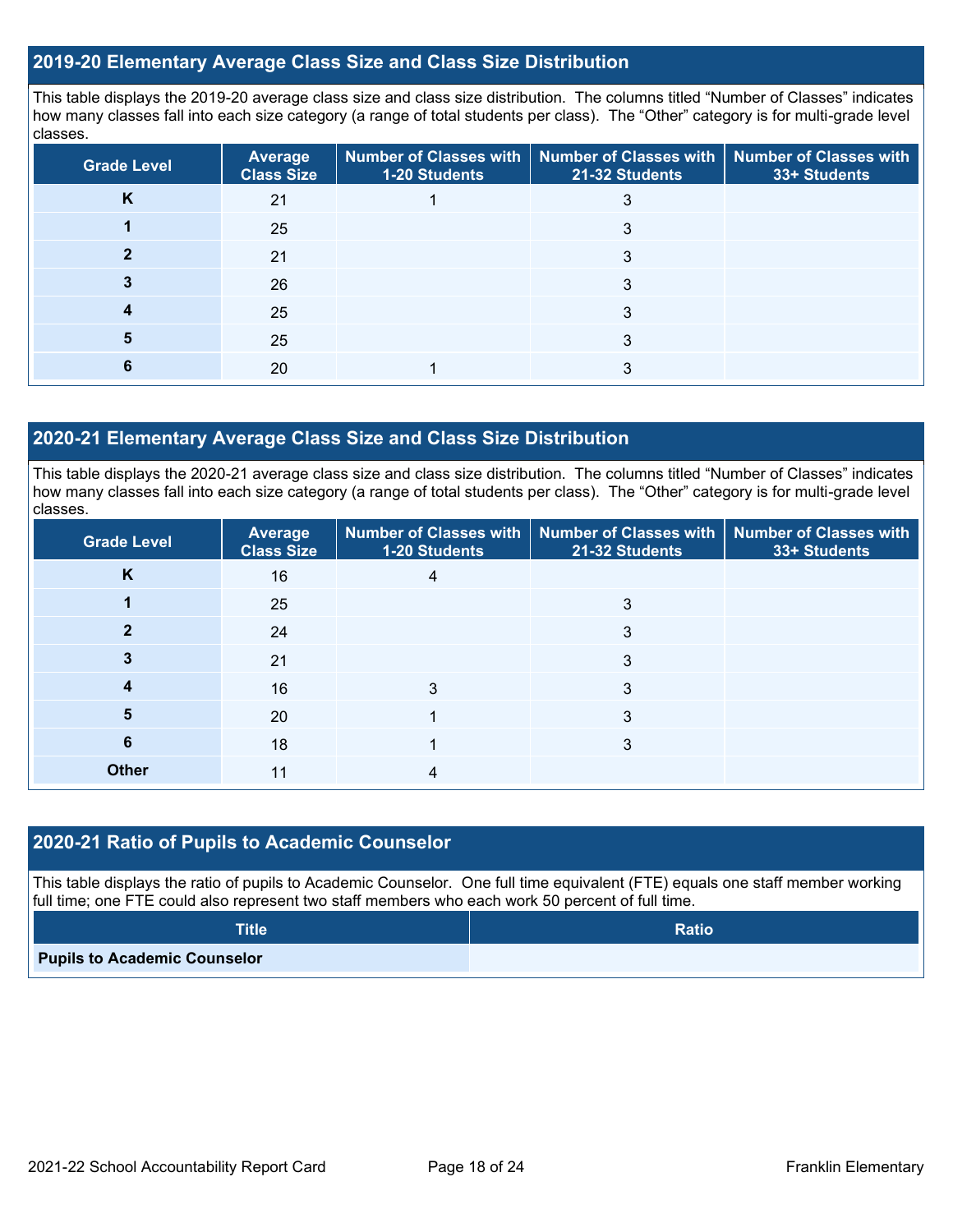## **2020-21 Student Support Services Staff**

This table displays the number of FTE support staff assigned to this school. One full time equivalent (FTE) equals one staff member working full time; one FTE could also represent two staff members who each work 50 percent of full time.

| <b>Title</b>                                                         | <b>Number of FTE Assigned to School</b> |
|----------------------------------------------------------------------|-----------------------------------------|
| <b>Counselor (Academic, Social/Behavioral or Career Development)</b> | 0                                       |
| Library Media Teacher (Librarian)                                    | 0                                       |
| Library Media Services Staff (Paraprofessional)                      | 0                                       |
| <b>Psychologist</b>                                                  | 0                                       |
| <b>Social Worker</b>                                                 | $\Omega$                                |
| <b>Speech/Language/Hearing Specialist</b>                            | 0                                       |
| <b>Resource Specialist (non-teaching)</b>                            | 0                                       |

## **2019-20 Expenditures Per Pupil and School Site Teacher Salaries**

This table displays the 2019-20 expenditures per pupil and average teach salary for this school. Cells with N/A values do not require data.

| <b>Level</b>                                         | <b>Total</b><br><b>Expenditures</b><br><b>Per Pupil</b> | <b>Expenditures</b><br><b>Per Pupil</b><br>(Restricted) | <b>Expenditures</b><br><b>Per Pupil</b><br>(Unrestricted) | <b>Average</b><br><b>Teacher</b><br><b>Salary</b> |
|------------------------------------------------------|---------------------------------------------------------|---------------------------------------------------------|-----------------------------------------------------------|---------------------------------------------------|
| <b>School Site</b>                                   | \$8,418                                                 | \$1.135                                                 | \$7.283                                                   | \$93,232                                          |
| <b>District</b>                                      | N/A                                                     | N/A                                                     | \$3,176                                                   | \$75,963                                          |
| <b>Percent Difference - School Site and District</b> | N/A                                                     | N/A                                                     | 78.5                                                      | 20.4                                              |
| <b>State</b>                                         |                                                         |                                                         | \$8,444                                                   | \$85,863                                          |
| <b>Percent Difference - School Site and State</b>    | N/A                                                     | N/A                                                     | $-14.8$                                                   | 8.2                                               |

## **2020-21 Types of Services Funded**

TITLE I After School Program Migrant Ed. State Pre-K Special Ed. FFVP School Site Supplemental Funds **NSLP**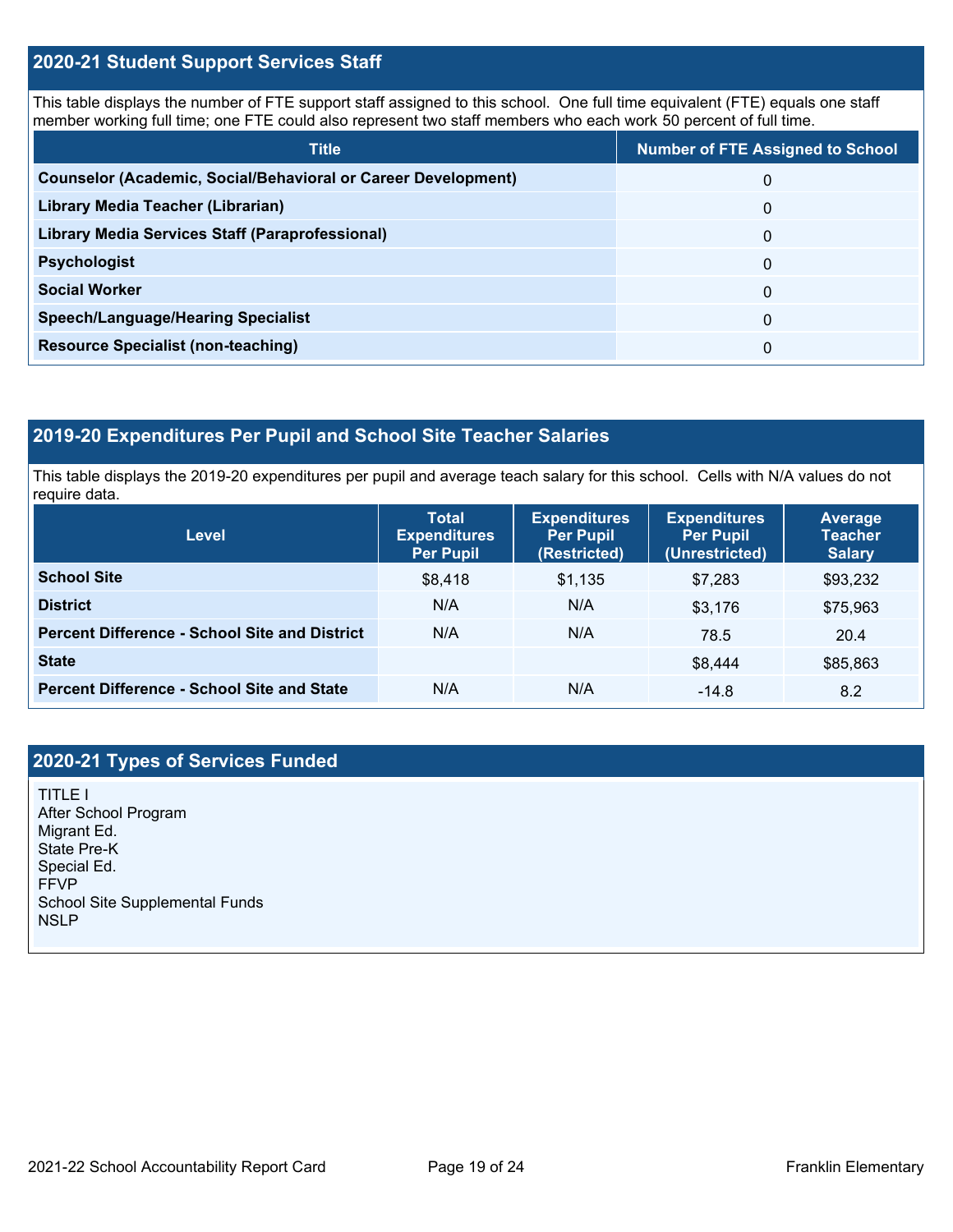## **2019-20 Teacher and Administrative Salaries**

This table displays the 2019-20 Teacher and Administrative salaries. For detailed information on salaries, see the CDE Certification Salaries & Benefits web page at [http://www.cde.ca.gov/ds/fd/cs/.](http://www.cde.ca.gov/ds/fd/cs/)

| Category                                             | <b>District</b><br><b>Amount</b> | <b>State Average</b><br>for Districts<br>in Same Category |
|------------------------------------------------------|----------------------------------|-----------------------------------------------------------|
| <b>Beginning Teacher Salary</b>                      | \$50,328                         | \$52,060                                                  |
| <b>Mid-Range Teacher Salary</b>                      | \$75,872                         | \$84,043                                                  |
| <b>Highest Teacher Salary</b>                        | \$100,272                        | \$107,043                                                 |
| <b>Average Principal Salary (Elementary)</b>         | \$144,130                        | \$133,582                                                 |
| <b>Average Principal Salary (Middle)</b>             | \$142,165                        | \$138,803                                                 |
| <b>Average Principal Salary (High)</b>               | \$0                              | \$133,845                                                 |
| <b>Superintendent Salary</b>                         | \$265,178                        | \$240,628                                                 |
| <b>Percent of Budget for Teacher Salaries</b>        | 30%                              | 35%                                                       |
| <b>Percent of Budget for Administrative Salaries</b> | 5%                               | 5%                                                        |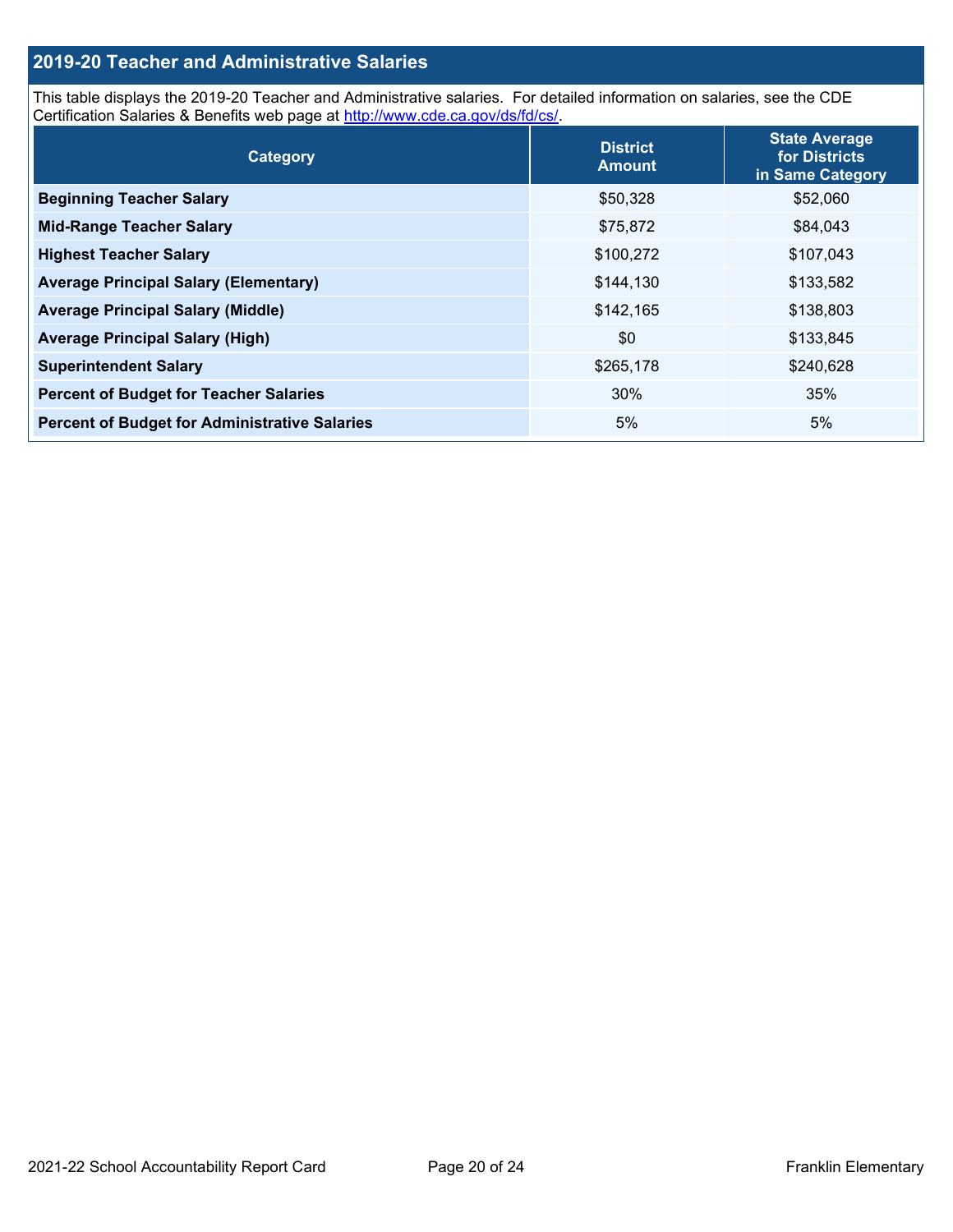#### **Professional Development**

Professional development is designed to provide continuous learning opportunities for administrators, teachers, and classified personnel. Training opportunities affirm the basic philosophy of education that learning is a lifelong process that contributes to the well-being of the students, teachers, administrators, and community. Professional Development is an essential component of effective instruction and student learning.

All training revolves around identified needs of students and adults for the purpose of the improvement of instruction and increasing content knowledge. Central to all training are student achievement data, district focus areas, the Common Core State Standards, the state adopted standards-based instructional materials, and strategies to effectively teach the academic content standards to all students.

During 2020-2021, school year district professional development focused on virtual instruction due to the pandemic. In preparation of the school year, teachers were offered three full days of professional development during the summer. Regularly scheduled office hours and focused professional development was provided on a monthly basis during the school year. Topics addressed navigating platforms being used during virtual learning, increasing student engagement and addressing the common core state standards through distance learning.

Additional support was provided by academic coaches and district specialists for reading/language arts, mathematics, science, writing and social emotional learning. The district provided time and resources for collaboration, planning, and professional development. Additionally, professional development on Multi-Tiered Systems of Support and Support to school and district teams.

Teachers new to the District received four days of professional development prior to the beginning of the school year focused on orientation to District and school site policies and services, Common Core State Standards, classroom management, curriculum and pacing, using technology and setting up the classroom. Teachers in their second year with the District received two days of professional development prior to the beginning of the school year provided by the school site and focused on improving best practices.

New teachers with California preliminary credentials received professional development through the Bakersfield City School District (BCSD) Teacher Induction Program (TIP). The focus of BCSD TIP is being mentored by an experienced teacher, growing in the California Standards for the Teaching Profession (CSTP) and meeting the California Induction standards. The culmination of TIP is the recommendation for the CA Clear Credential. Each TIP teacher was assigned a veteran teacher who served as a mentor. The mentors received on-going professional development in coaching/mentoring strategies, instructional strategies, and guiding cycles of inquiry. Professional development was provided through individual mentoring, monthly meetings, and after-school workshops.

Intern teachers received professional development at monthly meetings focusing on the initial teaching skills of the CSTP including classroom management, lesson planning, assessment, and establishing a climate that is conducive to student achievement. Each Intern was assigned a mentor that provided day-to-day support in these areas as well as advisement toward meeting credential requirements. Mentors received monthly professional development in meeting the needs of Intern teachers. Interns also received coursework and supervision from universities partnered with BCSD to provide the Intern Program.

Teachers on Short Term Staffing Permits (STSPs) were provided mentors and monthly trainings on beginning pedagogy and best teaching practices. Each teacher on a STSP designed a plan to meet requirements to move to a CA Intern or Preliminary Credential. Support was provided for required testing and BCSD staff worked closely with university partners to ensure teachers on permits were taking prerequisite requirements to move to credentials.

Teachers on Provisional Intern Permits (PIPs) were provided a weekly cohort meeting focused on beginning pedagogy. Two cohort meetings occurred weekly to allow teachers on a PIP to work around university course schedules. Support was provided for required testing and BCSD staff worked closely with university partners to ensure teachers on permits were taking prerequisite requirements to move to credentials.

This table displays the number of school days dedicated to staff development and continuous improvement.

| <b>Subject</b>                                                                  |  | 2019-20   2020-21   2021-22 |
|---------------------------------------------------------------------------------|--|-----------------------------|
| Number of school days dedicated to Staff Development and Continuous Improvement |  |                             |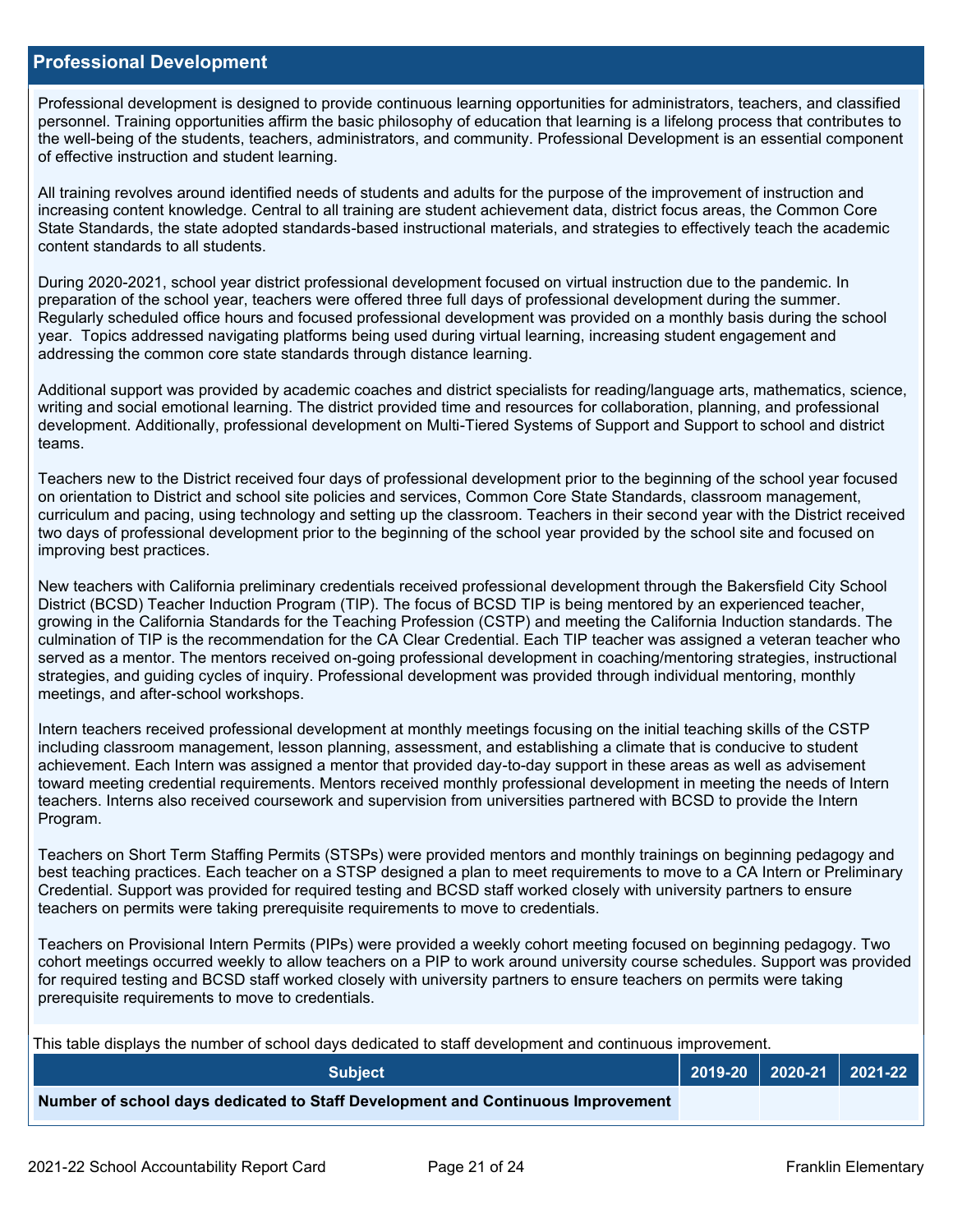# **Bakersfield City School District 2020-21 Local Accountability Report Card (LARC) Addendum**

## **Local Accountability Report Card (LARC) Addendum**

**2020-21 Local Accountability Report Card (LARC) Addendum Overview**



On July 14, 2021, the California State Board of Education (SBE) determined that the California Department of Education (CDE) will use the SARC as the mechanism to conduct a one-time data collection of the LEA-level aggregate test results of all school's local assessments administered during the 2020–2021 school year in order to meet the federal Every Students Succeeds Act (ESSA) reporting requirement for the Local Educational Agency Accountability Report Cards (LARCs).

Each local educational agency (LEA) is responsible for preparing and posting their annual LARC in accordance with the federal ESSA. As a courtesy, the CDE prepares and posts the LARCs on behalf of all LEAs.

Only for the 2020–2021 school year and the 2020–2021 LARCs, LEAs are required to report their aggregate local assessments test results at the LEA-level to the CDE by populating the tables below via the SARC. These data will be used to meet the LEAs' federal requirement for their LARCs. Note that it is the responsibility of the school and LEA to ensure that all student privacy and suppression rules are in place when reporting data in Tables 3 and 4 in the Addendum, as applicable.

The tables below are not part of the SBE approved 2020–2021 SARC template but rather are the mechanism by which these required data will be collected from LEAs.

For purposes of the LARC and the following tables, an LEA is defined as a school district, a county office of education, or a direct funded charter school.

| <b>2021-22 District Contact Information</b> |                                         |  |  |  |
|---------------------------------------------|-----------------------------------------|--|--|--|
| <b>District Name</b>                        | <b>Bakersfield City School District</b> |  |  |  |
| <b>Phone Number</b>                         | 661-631-4600                            |  |  |  |
| Superintendent                              | Mark Luque                              |  |  |  |
| <b>Email Address</b>                        | supt@bcsd.com                           |  |  |  |
| <b>District Website Address</b>             | www.bcsd.com                            |  |  |  |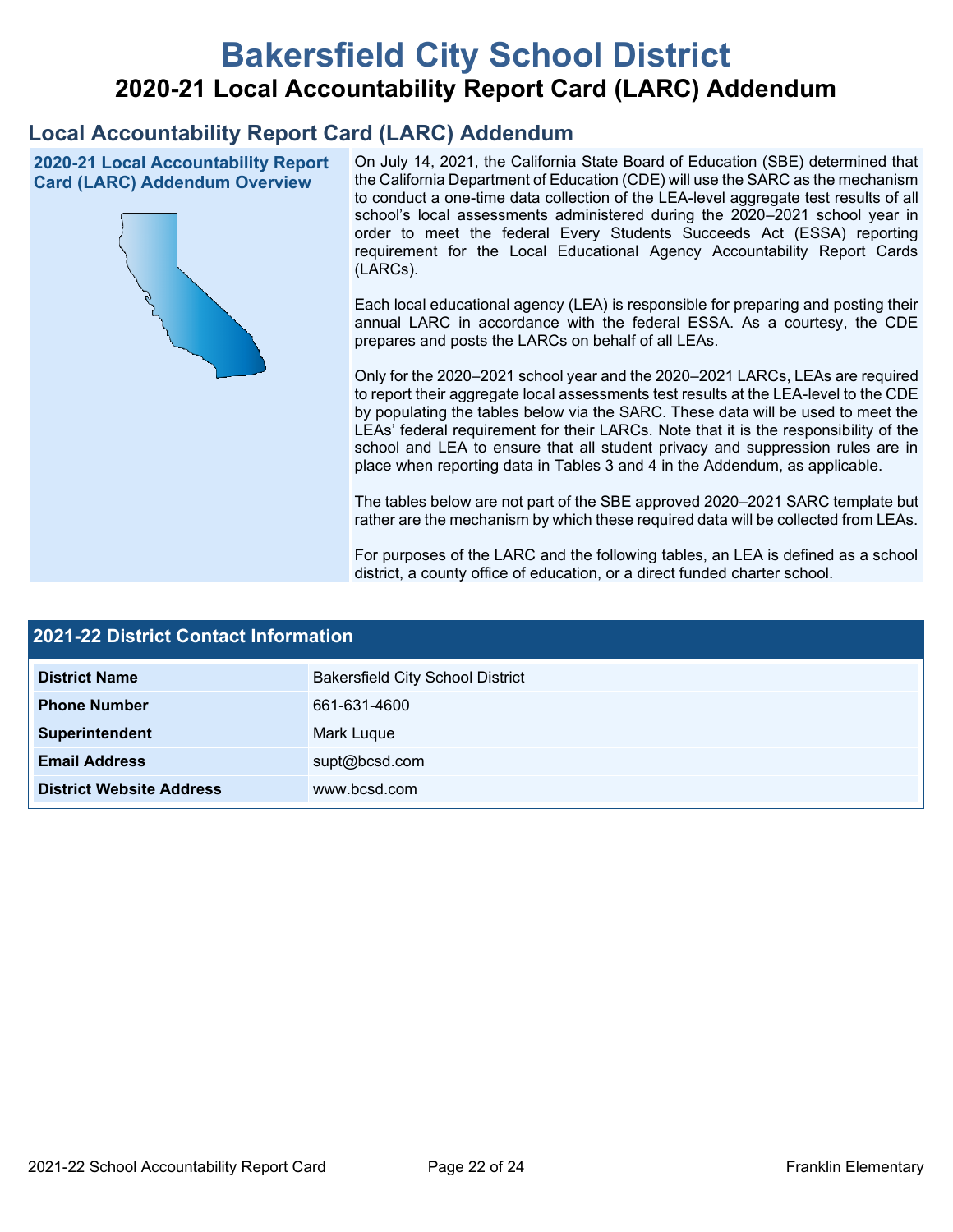## **2020-21 CAASPP Test Results in ELA by Student Group**

This table displays CAASPP test results in ELA by student group for students grades three through eight and grade eleven taking and completing a state-administered assessment. The CDE will populate this table for schools in cases where the school administered the CAASPP assessment. In cases where the school administered a local assessment instead of CAASPP, the CDE will populate this table with "NT" values, meaning this school did not test students using the CAASPP. See the local assessment(s) table for more information.

| <b>CAASPP</b><br><b>Student Groups</b>               | <b>CAASPP</b><br><b>Total</b><br><b>Enrollment</b> | <b>CAASPP</b><br><b>Number</b><br><b>Tested</b> | <b>CAASPP</b><br><b>Percent</b><br><b>Tested</b> | <b>CAASPP</b><br><b>Percent</b><br><b>Not Tested</b> | <b>CAASPP</b><br><b>Percent</b><br>Met or<br><b>Exceeded</b> |
|------------------------------------------------------|----------------------------------------------------|-------------------------------------------------|--------------------------------------------------|------------------------------------------------------|--------------------------------------------------------------|
| <b>All Students</b>                                  | 19655                                              | <b>NT</b>                                       | <b>NT</b>                                        | <b>NT</b>                                            | <b>NT</b>                                                    |
| <b>Female</b>                                        | 9598                                               | <b>NT</b>                                       | <b>NT</b>                                        | <b>NT</b>                                            | <b>NT</b>                                                    |
| <b>Male</b>                                          | 10055                                              | <b>NT</b>                                       | <b>NT</b>                                        | <b>NT</b>                                            | <b>NT</b>                                                    |
| American Indian or Alaska Native                     | 102                                                | <b>NT</b>                                       | <b>NT</b>                                        | <b>NT</b>                                            | <b>NT</b>                                                    |
| <b>Asian</b>                                         | 153                                                | <b>NT</b>                                       | <b>NT</b>                                        | <b>NT</b>                                            | <b>NT</b>                                                    |
| <b>Black or African American</b>                     | 1554                                               | <b>NT</b>                                       | <b>NT</b>                                        | <b>NT</b>                                            | NT                                                           |
| <b>Filipino</b>                                      | 67                                                 | <b>NT</b>                                       | <b>NT</b>                                        | <b>NT</b>                                            | <b>NT</b>                                                    |
| <b>Hispanic or Latino</b>                            | 15770                                              | <b>NT</b>                                       | <b>NT</b>                                        | <b>NT</b>                                            | <b>NT</b>                                                    |
| Native Hawaiian or Pacific Islander                  | 20                                                 | <b>NT</b>                                       | <b>NT</b>                                        | <b>NT</b>                                            | <b>NT</b>                                                    |
| <b>Two or More Races</b>                             | 324                                                | <b>NT</b>                                       | <b>NT</b>                                        | <b>NT</b>                                            | <b>NT</b>                                                    |
| <b>White</b>                                         | 1665                                               | <b>NT</b>                                       | <b>NT</b>                                        | <b>NT</b>                                            | <b>NT</b>                                                    |
| <b>English Learners</b>                              | 4700                                               | <b>NT</b>                                       | <b>NT</b>                                        | <b>NT</b>                                            | <b>NT</b>                                                    |
| <b>Foster Youth</b>                                  | 173                                                | <b>NT</b>                                       | <b>NT</b>                                        | <b>NT</b>                                            | <b>NT</b>                                                    |
| <b>Homeless</b>                                      | 1436                                               | <b>NT</b>                                       | <b>NT</b>                                        | <b>NT</b>                                            | <b>NT</b>                                                    |
| <b>Military</b>                                      | 14                                                 | <b>NT</b>                                       | <b>NT</b>                                        | <b>NT</b>                                            | <b>NT</b>                                                    |
| <b>Socioeconomically Disadvantaged</b>               | 18281                                              | <b>NT</b>                                       | <b>NT</b>                                        | <b>NT</b>                                            | <b>NT</b>                                                    |
| <b>Students Receiving Migrant Education Services</b> | 630                                                | <b>NT</b>                                       | <b>NT</b>                                        | <b>NT</b>                                            | NT                                                           |
| <b>Students with Disabilities</b>                    | 2350                                               | <b>NT</b>                                       | <b>NT</b>                                        | <b>NT</b>                                            | NT                                                           |